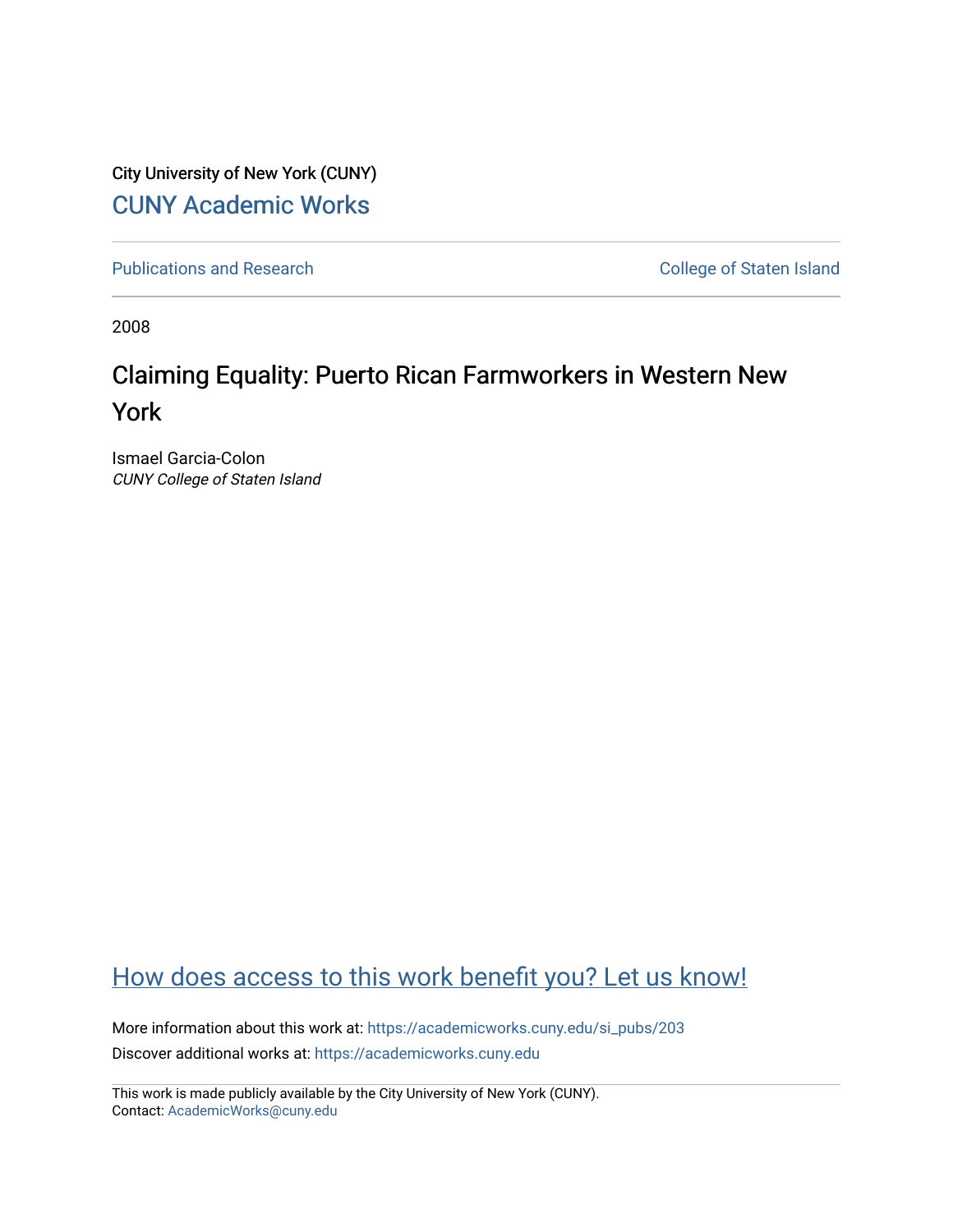Article

# CLAIMING EQUALITY: PUERTO RICAN FARMWORKERS IN WESTERN NEW YORK

Ismael García-Colón College of Staten Island, CUNY, New York

# Abstract

In July of 1966, a group of Puerto Rican migrant workers protested against police brutality and discrimination in North Collins, a small farm community of western New York. Puerto Rican farmworkers made up a substantial part of the population, and had transformed the ethnic, racial, and gender landscape of the town. Local officials and residents produced and reproduced images of Puerto Ricans as inferior subjects within US racial and ethnic hierarchies. Those negative images of Puerto Ricans shaped the way in which local authorities elaborated policies of social control against these farmworkers in North Collins. At the same time, Puerto Rican farmworkers challenged those existing images and power relations that attempted to stigmatize them as inferior. They affirmed their presence in western New York and, in effect, stood up for their rights as citizens, as Puerto Ricans, and as Latinos.

# Keywords

farm labor; agricultural workers; Puerto Ricans; anthropological political economy; social protest

The Puerto Rican studies literature has not fully documented incidents of social unrest and the dynamics of power relations among Puerto Ricans and white residents in rural communities in the US. Most studies of Puerto Ricans concentrate on the development of urban communities in such cities

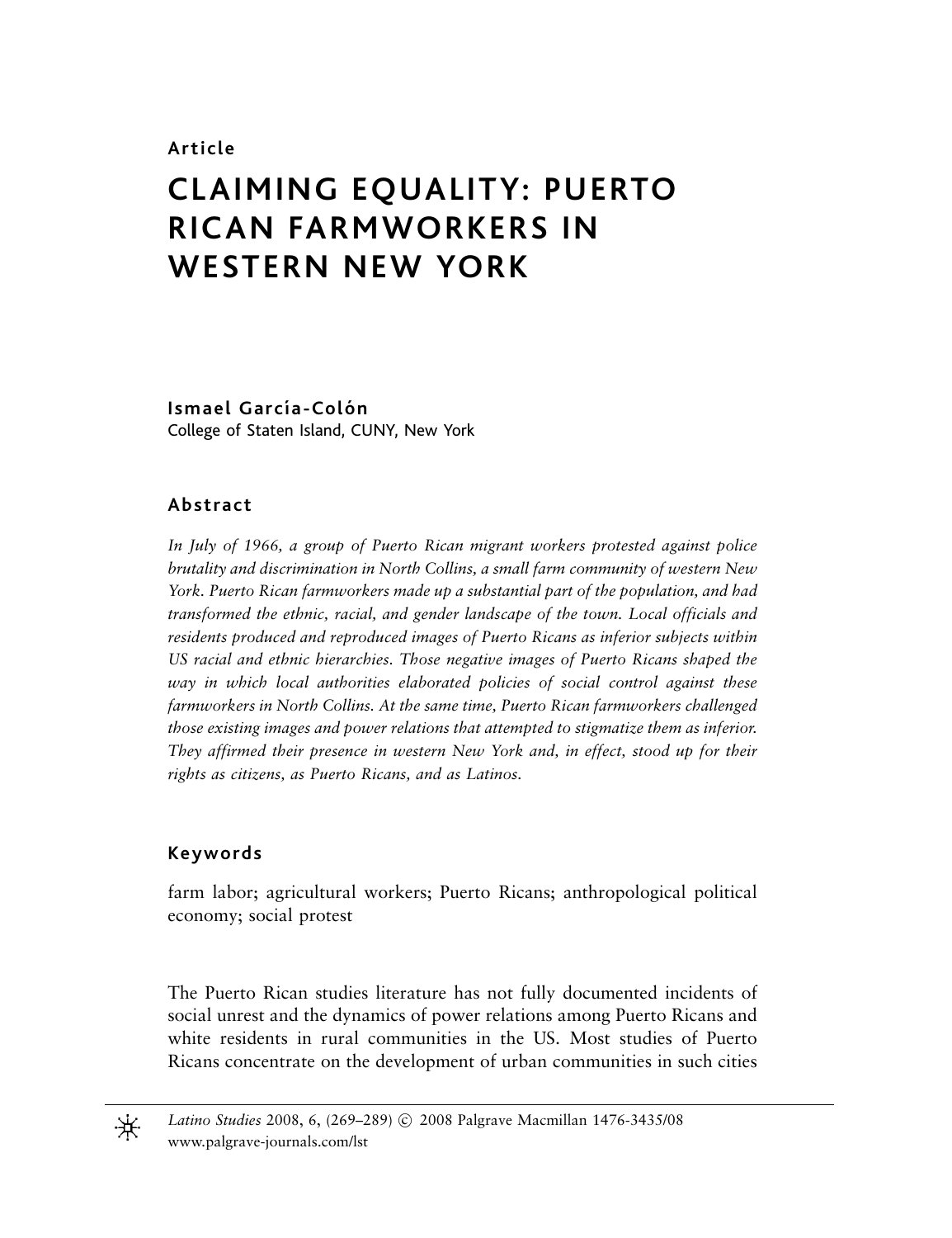as New York, Chicago, Philadelphia, and Hartford (Padilla, 1987; Cruz, 1998; Whalen, 2001; Ramos Zayas, 2003; Pérez, 2004). However, an important part of the Puerto Rican population migrated from rural Puerto Rico to the rural US. What were the experiences of Puerto Ricans who migrated to rural areas?

In the late 1940s, Puerto Rican farmworkers began to migrate in large numbers to the northeast. The Puerto Rican government's migration policies encouraged many Puerto Ricans to leave the island in search for better opportunities. The Migration Division (MD), an agency of Puerto Rico's Department of Labor established in 1948, was in charge of arranging contracts and transporting farmworkers (Lapp, 1989). Puerto Ricans who migrated under government-sponsored contracts were the pioneers and founders of many communities. In some small towns, migrants made up a substantial part of the population, transforming the ethnic, racial, and gender landscape and presenting new challenges for local authorities and residents. Migrants encountered social hostility and a denial of services, together with negative stereotypes of Puerto Ricans.

This article is based on the particular case of social protest in North Collins, a New York farm community, in the summer of 1966. Following an exchange between the police and some Puerto Ricans, workers gathered in the center of the village of North Collins asking for justice and protesting police brutality, segregation, and discrimination. The protest continued intermittently during the days of July 3 through July 8, 1966, and drew the attention of Puerto Rico's MD and of the New York state government. Although direct accounts by Puerto Rican farmworkers are not available, the Records of the Offices of the Government of Puerto Rico in the United States (OGPRUS), located at the Center for Puerto Rican Studies, provide valuable information about the incident. The records include handwritten affidavits, newspaper clippings, memoranda, government reports, correspondence, flyers, and minutes that shed light on the interactions of different social actors.<sup>1</sup> The protest in North Collins is an excellent opportunity for analyzing power relations and their relation to government policies toward migrant labor in a rural setting.

1 To be sure, the documentation offers only a partial account of the events of July 1966 in North Collins. It is very difficult to conduct oral history research in the area because most Puerto Rican farmworkers have long left North Collins.

## From workers to Puerto Ricans: theoretical considerations

This article examines Puerto Rican farm labor within the Latino studies and anthropological literature on ethnicity, hegemony, political economy, and transnationalism. It is essential to study how local authorities and residents of rural communities produced and reproduced discourses about Puerto Ricans as inferior subjects within US racial and ethnic hierarchies (Grosfoguel, 2003). Those images of racially inferior subjects shaped the way in which local government officials designed policies of social control against Puerto Ricans, and farmers maintained poor and exploitative labor and living conditions. I also

270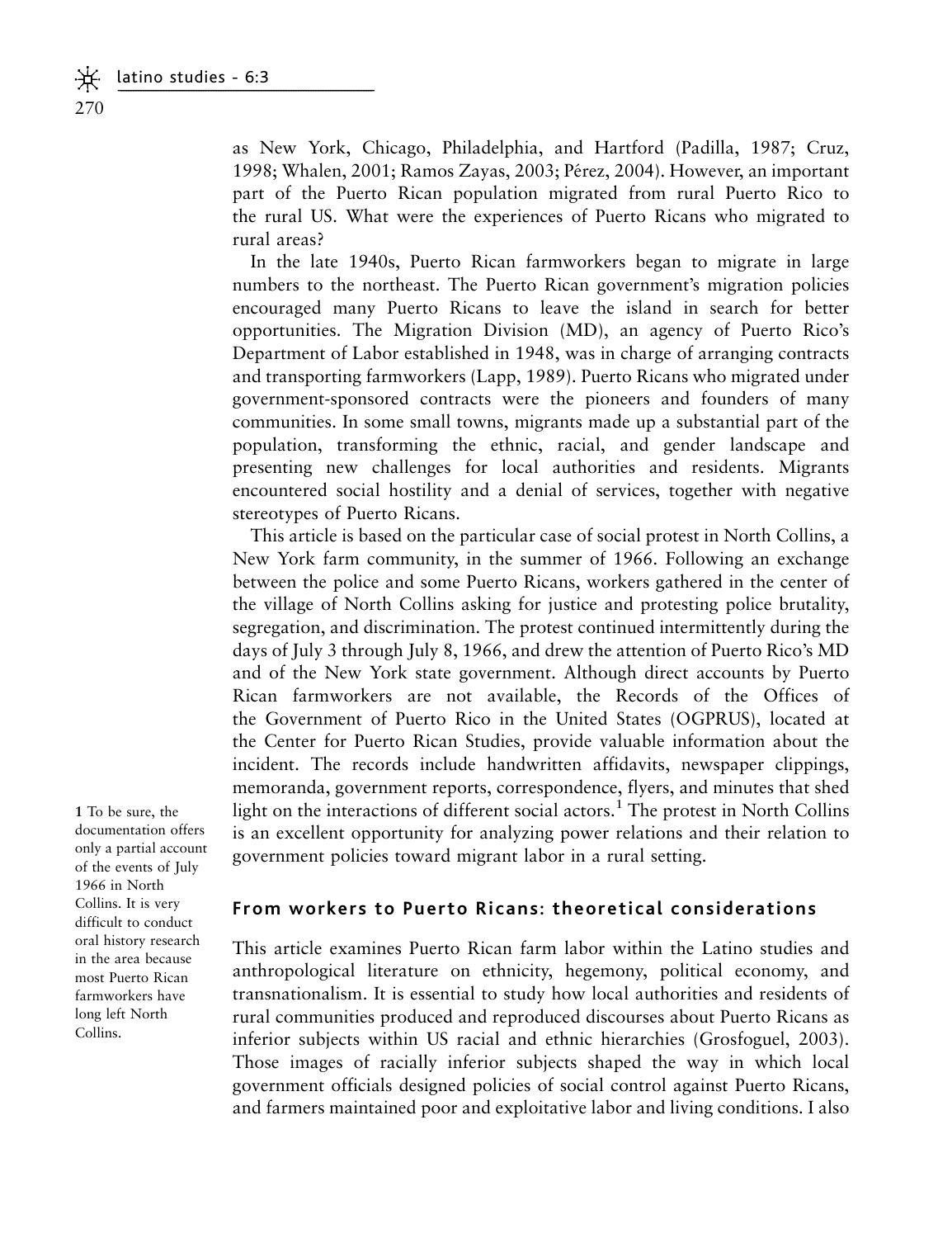## $\text{Ismael García-Colón}$

argue that migrants resisted those strategies of power. Puerto Ricans' perceptions of unequal treatment were part of the forces shaping their position in the political economy of farm labor (Smith, 1999, 7–8, 23). Research about the Puerto Rican experience needs an anthropological approach to larger questions of power – in particular, how ethnic formation is part of how power relations are produced and reproduced. Hegemonic process, discourses, and policies, along with resistance to them, have helped shape the constitution of Puerto Ricans, and other ethnic groups (Roseberry, 1996, 82).

Although Puerto Rican farmworkers are rarely mentioned by the ethnic studies literature, they share similar experiences of struggle with other ethnic groups in the US, such as Mexicans and Filipinos. These groups have endured US policies of colonialism and imperialism, while undergoing massive migration from their homelands to the US (Ngai, 2004). Studies of Puerto Rican farmworkers have shed much light on the attitudes and problems encountered by workers in local communities, political economic conditions, unionization, contract labor arrangements, and workers' strategies of livelihood (Nieves Falcón, 1975; Rivera, 1979; Bonilla-Santiago, 1986; Váldes, 1991; Stinson Fernández, 1996; Ortiz, 1998, 101–110; Whalen, 2001, 49–92). In this literature it is clear, although not always at a theoretical level, that government policies have played an important role in shaping the experiences of migrant farmworkers. Similarly, historians and social scientists have documented extensively not only how the political economy of farm labor has sustained the inequalities experienced by Mexican farmworkers, but also its close connections to the policies of the Mexican state (Guerin-Gonzales, 1994; González, 1999). As the North Collins episode shows, the US colonial state in Puerto Rico through its MD had an important effect on the experiences of migrant workers.

I document some of the ways in which Puerto Ricans engaged, opposed, and accommodated to the discursive formations of otherness, but also to their material living conditions (Ortiz, 1998, 5; Smith, 1999; Vélez-Ibáñez and Sampaio, 2002). William Roseberry states that, ''What hegemony constructs then, is not a shared ideology but a common material and meaningful framework for living through, talking about, and acting upon social orders characterized by domination'' (1996: 80). In order to understand power relations, our emphasis should be on struggle and the points of rupture of this framework where ruling groups are never able to achieve absolute domination. The North Collins case represents an example of points of rupture where common discursive formation cannot be achieved, and where alternative understandings emerge (Roseberry, 1989, 27, 47–48; 1996, 82–83). This demonstrates the way Puerto Ricans have been active in opposing the discursive formations that have defined them as inferior colonial subjects (Ortiz, 1998, 5, 101–110). The main goal here is to document the intersection of objective political economy conditions and power relations with the subjective context of people's attempts to transform their existing conditions of life (Torres and Katsiaficas, 1999, 5).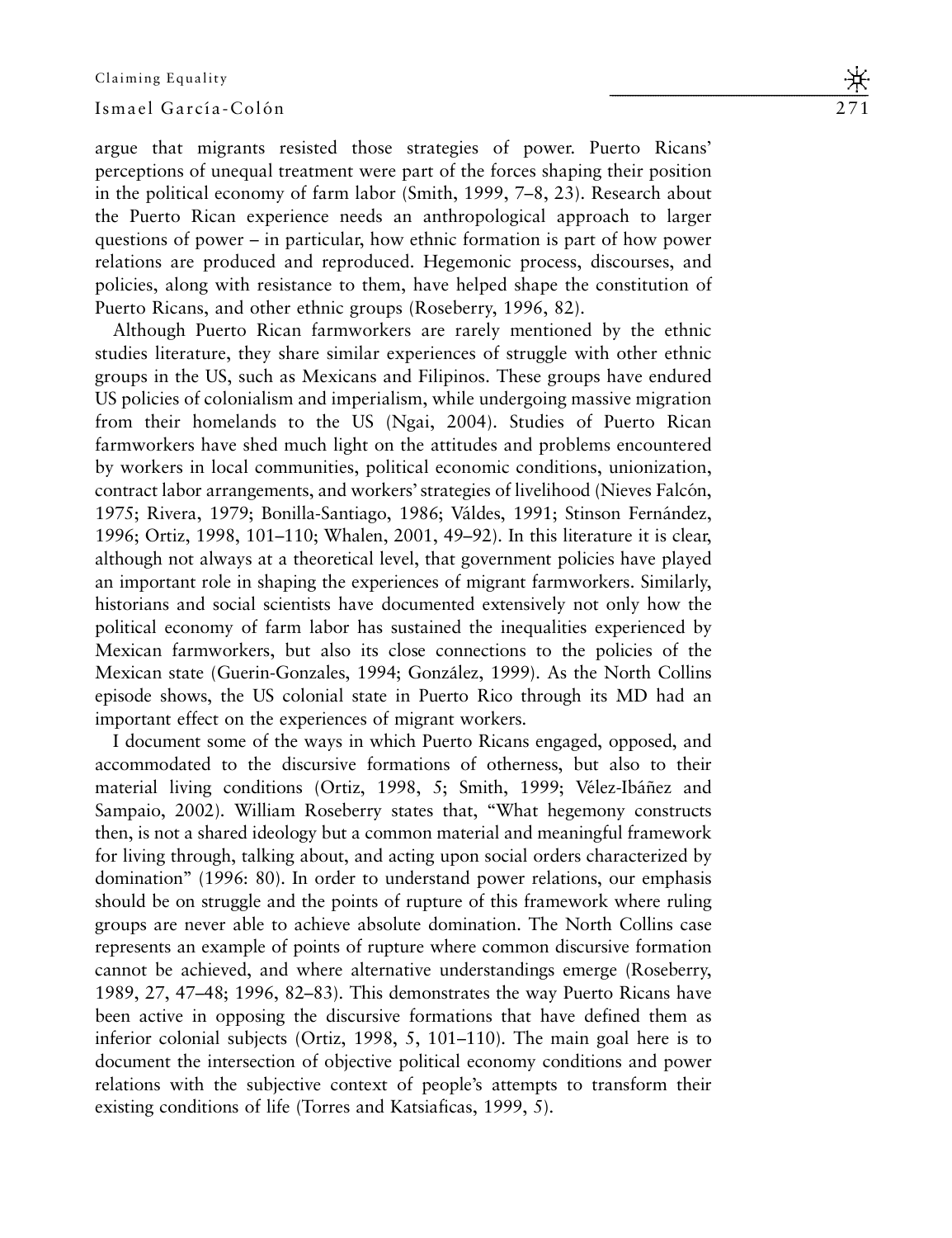In order to understand the larger sociocultural factors that caused Puerto Ricans to protest, my approach uses theoretical insights from the literature on immigration and social movements. In Legacies, Portes and Rumbaut argue that ''reactive ethnicity is the product of confrontation with an adverse native mainstream and the rise of defensive identities and solidarities to counter it'' (2001: 284). The clear and open rejection of Puerto Ricans by the local authorities of North Collins reflects how these conditions foster the necessary solidarity that eventually mobilized them to protest against unequal treatment. Solidarity, as Puerto Ricans, became stronger ''in the context of a migration that has been disenfranchising and has imposed a de-facto second-class status on a colonial people" (Benmayor et al., 1997, 202). As Sidney Tarrow  $(1998, 6)$ points out, contentious collective action reflects a common purpose, a sense of solidarity against social injustice that could lead to sustaining collective action or a social movement.

In this article, I first discuss the Puerto Rican migration and economy of western New York from the 1940s through the 1960s. The migration of Puerto Ricans to that region and the incident in North Collins are rooted in economic trends, the dynamics of migration, and the mechanisms of exploitation. Second, I examine the specifics of the incident with the police that precipitated the protest and the ensuing social unrest during the first week of July 1966. Moreover, I analyze the local perceptions of white residents in the community and the living and working conditions of Puerto Ricans in July 1966. Finally, I explore the role of the government agencies in promoting the incorporation of Puerto Ricans into the local communities and the fostering of civil society among migrants from August 1966 to September 1969. How did Puerto Rican migrants carve a place in US civil society? How did they claim their citizenship? The case of North Collins offers a valuable example.

### Puerto Rican migration to western New York

In the 1960s, North Collins together with the bordering towns of Brant, Hamburg, and Eden formed one of the centers of agricultural production in western New York. From the late 19th century, the region's economy relied on the cultivation of small fruits and vegetables, such as raspberries, grapes, strawberries, potatoes, onions, and tomatoes. Farmers produced for the markets of New York City and Canada. This led to the establishment of private and cooperative canneries. The need for workers in the canning industry fostered first the immigration of Italians beginning in the late 1890s, and later, after World War II, the use of African-American, West Indian, Mexican, and Puerto Rican labor. At the end of the 1960s, a mix of Quaker, German, and Italian descendants controlled the local economy and politics (Weller, 1941, 7–11, 34–41; Bowman, 2002, 7–8, 14, 68). Puerto Ricans, at the bottom of this

272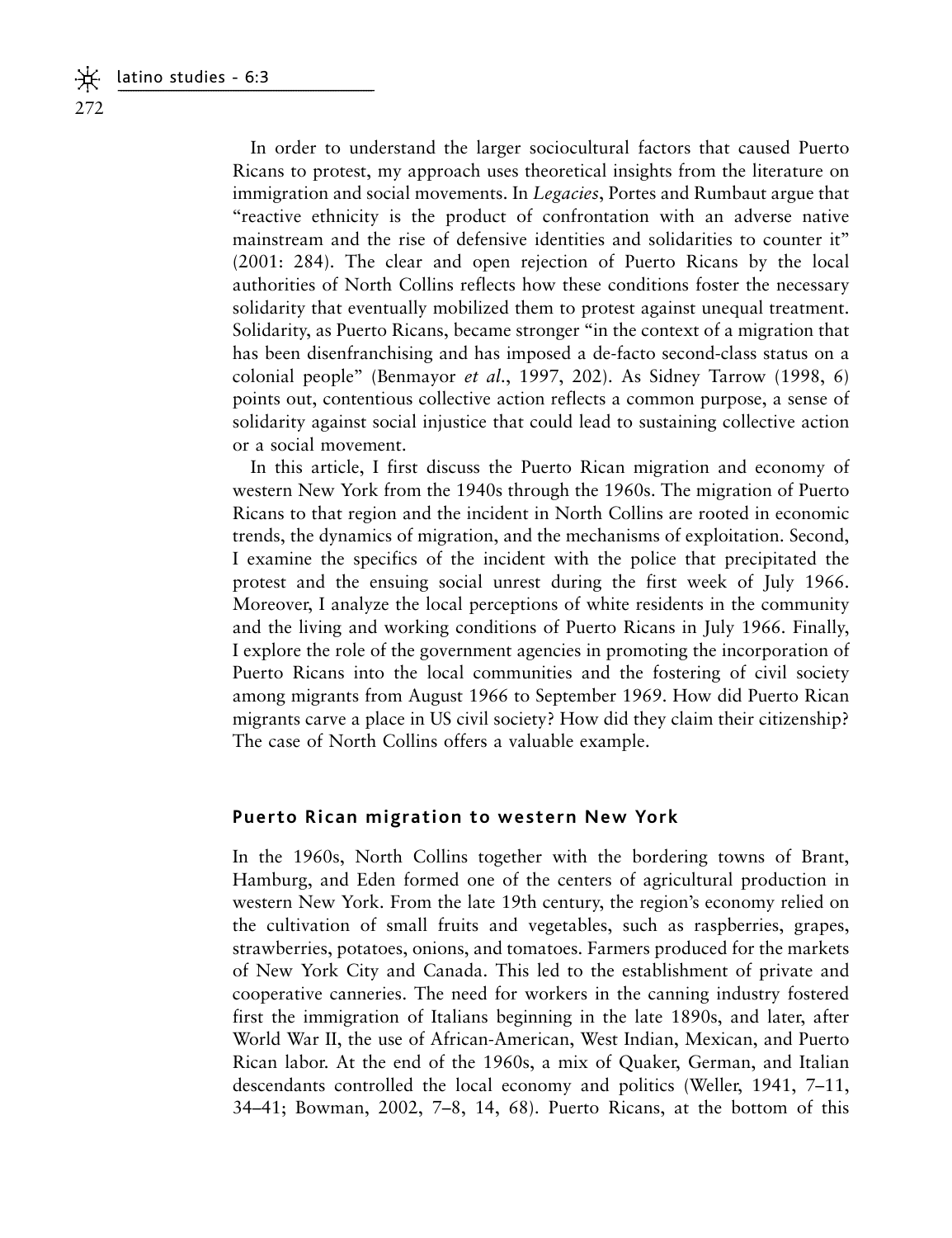microcosm with other non-white workers, constituted the majority of the migrant labor force in the area.

North Collins is located 30 miles to the south of Buffalo in Erie County. In 1966, it had a permanent police force of three men, in addition to two temporary officers during summers. The population of the Village of North Collins was 1,000 and the township consisted of 3,000–4,000 people. There were 60 Puerto Ricans residing permanently in the village, and in the nearby area an estimated 40 camps held as many as 1,200 Puerto Rican and southern African-American migrants.<sup>2</sup>

The presence of Puerto Ricans in western rural New York is a process linked to the colonial control of the island by the US since the Spanish American War in 1898. US colonialism transformed the island into a source of labor. In the first decades of the 20th century, labor agents recruited thousands of Puerto Ricans to work first in Hawaii and later in Arizona. In the 1930s, the effects of the Great Depression accelerated Puerto Rican migration to the US. Many Puerto Ricans abandoned the island looking for better economic conditions in US cities. From the 1940s through the 1960s, Puerto Ricans successfully began to enter the US labor force in large numbers. The Puerto Rican population in the US grew from 70,000 in 1940 to 810,000 in 1970 (Whalen, 2005, 27).

Farmworkers composed an important part of this migration. After World War II, Puerto Ricans began to migrate to work in the farms of New York, New Jersey, Illinois, Pennsylvania, Connecticut, and Massachusetts. Puerto Ricans entered to work in the occupational group with the lowest annual income in the US. In farmwork, salaries are low and jobs are temporary. In the 1950s and 1960s, from 10,000 to 20,000 Puerto Ricans arrived to the United States each year with contracts as seasonal farmworkers (Whalen, 2005, 31). In 1968, the average annual income of a migrant working family was \$1,562 for those with other sources of income and \$1,018 for the 57% of households that only worked on farms. In the northeast, the median daily income of a farm worker was \$9.05 in 1968. Migrants also had to confront segregation from the rest of society. Their lives were characterized by frequent mobility, dependence on farmers for housing, and the limitations of space and comforts of the camp (Nelkin, 1970, 5, 7).

The establishment of the MD coincides with the first contract workers brought from Puerto Rico in the 1940s. The scarcity of workers led farmers and cooperatives to contact the government of Puerto Rico in order to initiate official recruitment. As a result, Puerto Rico's Labor Department decided to create a farm labor program. The ineffectiveness of Operation Bootstrap (the development strategy of industrialization through tax incentives) forced government officials to promote stepped-up migration as an alternative way of easing unemployment. The MD's Farm Labor Program arranged the recruitment of workers in Puerto Rico and their transportation to US farms. The MD lobbied the federal government to enforce immigration laws and give 2 Centro de Estudios Puertorriqueños, OGPRUS, MD, Director's File, Box 1280, "Protests in Migrant Labor Camps- North Collins, New York,'' File 49, Memorandum from Anthony Vega to Joseph Monserrat, July 12, 1966 (Hereafter citation for File 49 in Box 1280 will be OGPRUS plus name of the document); OGPRUS, MD, Farm Labor, Subject and Resource File, Box 2367, ''North Collins Labor Camp," File 41, ''North Collins Labor Camps, A Report on the Erie County Migrant Situation by A. Walker Hepler,'' July 18, 1966.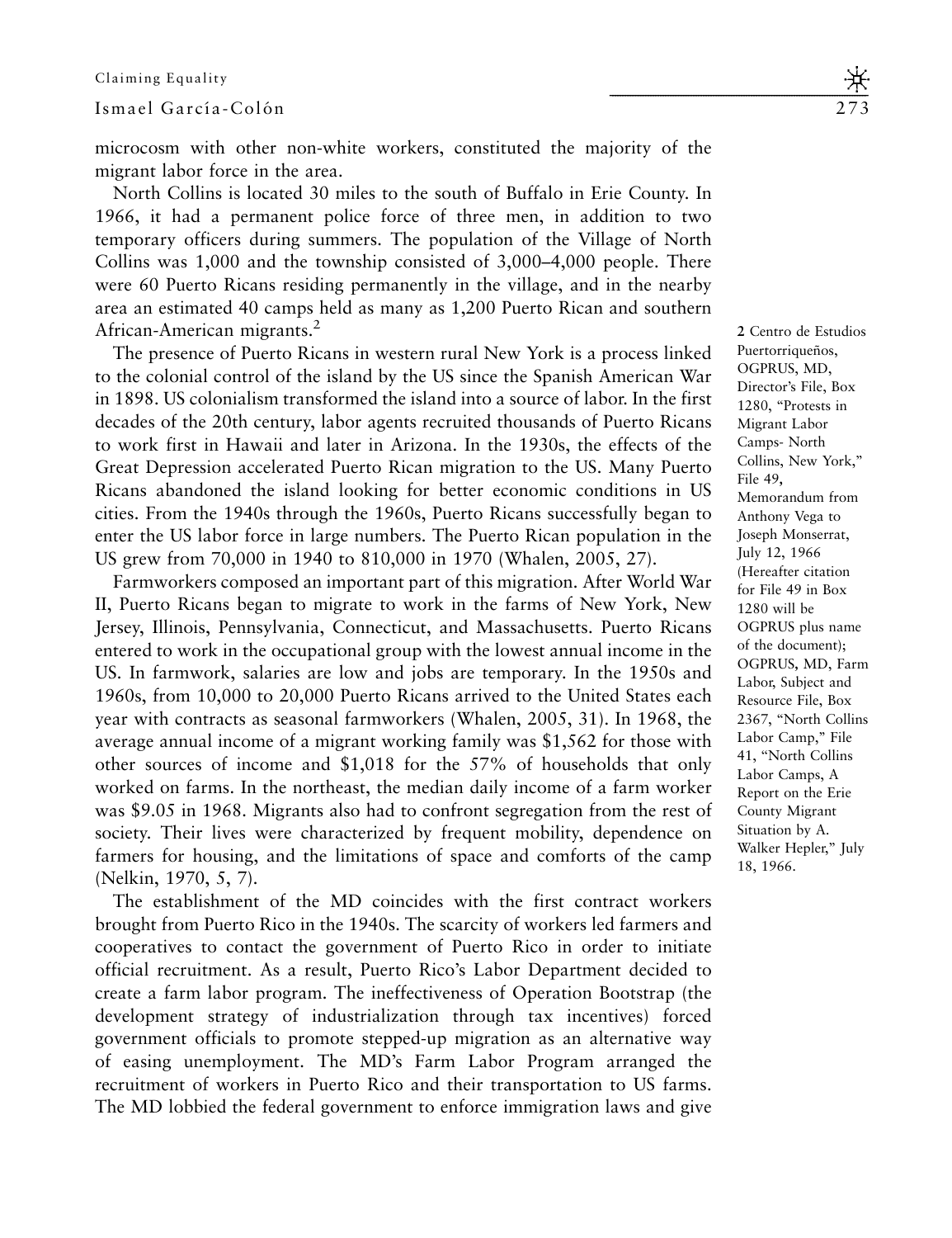3 OGPRUS, Farm Labor, Subject File, Box 915, ''Commissioner of Labor-Fernando Sierra Berdecía," File 34, Letter from Fernando Sierra Berdecía to Manuel Cabranes, May 12, 1948.

4 ''Draft Office Fears Harvest of Trouble From Migrant Workers,'' Buffalo Courier Express, June 11, 1948, p. 6C; OGPRUS, ''Minutes of a Representative Group Called by Action of the Clergy Catholic and Protestant regarding Erie County,'' July 21, 1966.

5 OGPRUS, Activity Report, from Jorge Colón to Ralph S. Rosas, August 3, 1966; OGPRUS, Memorandum from Anthony Vega to Joseph Monserrat, July 12, 1966.

6 Ibid.; OGPRUS, Letter from Guadalupe Ruiz to Joseph Monserrat and Ralph S. Rosas, July 20, 1966. "Fewer Puerto Rican Farm Workers Expected,'' Buffalo Courier-Express, June 11, 1969; OGPRUS, MD, Annual Reports, 1981–1982, Farm Labor Program, Table 2.

preferential status for Puerto Rican farmworkers because of their US citizenship (Lapp, 1989, 173–176).<sup>3</sup> Puerto Ricans had already been flown to Buffalo since 1948 to work in western New York and by some accounts Puerto Ricans had been arriving in this region since 1946.<sup>4</sup> Western New York had experienced a deep demand for farmworkers during the end of the war that had not been met by West Indian and southern African-American migrants.

In North Collins, farmers established the Brant Cooperative in the early 1950s with the purpose of arranging contracts for workers through the MD, and transporting and housing them in camps. This situation changed in 1960, when farmers ended the cooperative and the recruitment of workers through the MD. By the mid-1960s, most of the migrants in Erie County were working without government-sponsored contracts. Migrants came directly from Puerto Rico and New York City, where employment agencies or farmers recruited them. In addition, workers themselves approached farmers who were looking for hands. Migrants also came from Florida, where they contacted farmers who owned properties in western New York.<sup>5</sup> Without the initial efforts of the MD, however, many fewer Puerto Ricans would have been drawn to farms in western New York. The MD facilitated the establishment of migration networks. The migrants of the 1950s became the veterans who paved the way for many other migrants, most without contracts.

It is difficult to estimate the number of Puerto Ricans who migrated as farmworkers to the US, because of their high mobility and seasonal migration. The only statistics available are from the number of contract farmworkers. For example, in 1966, the MD facilitated the migration of 19,537 contract workers to the US, and from that total 2,301 migrated to New York State (Bonilla-Santiago, 1986, 77).<sup>6</sup> However, these figures do not include the many farmworkers without contracts.

The majority of Puerto Rican farmworkers had been agricultural workers in Puerto Rico. Migrants were also mostly landless dwellers who lived in and worked on sugar, coffee, and tobacco estates. Their principal reason for migration was the lack of work on the island. Most migrants also had limited or no knowledge of English and were illiterate in Spanish. Because of the costs involved in transporting workers, migrants were very young single men between 18 and 20.<sup>7</sup> When whole families migrated, women worked in domestic employment, canneries, or cleaning and cooking in the camps. More often the crew leaders were the only ones who migrated with their families. In New York, migrants arrived for the harvest in mid-April, living in camps or renting houses. Far from their families and with no life experience beyond the farms and small towns, new migrants concentrated on saving money to send back to their families. Some returned to Puerto Rico in November.

Migrant workers without union or government contracts were at a disadvantage. The MD's contracts usually paid workers between 20 and 40 cents per hour more than the average salary paid to non-contract workers. Some

<sup>274</sup>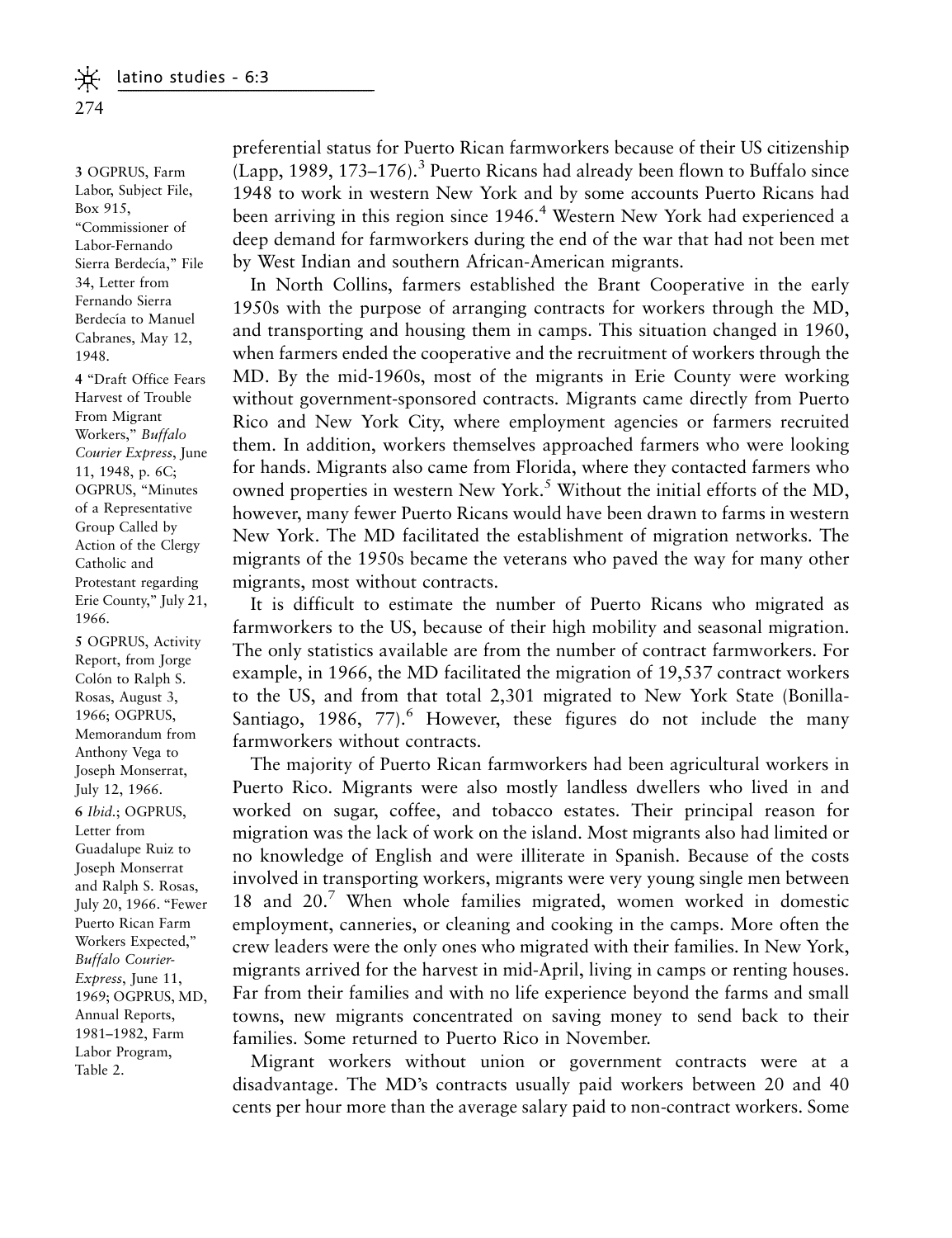farmers offered a bonus per hour paid at the end of the harvest.<sup>8</sup> In 1966, farmers in Erie County paid most non-contract workers \$1.00 an hour, some with a deduction of  $10¢$  to be paid at the end of the season; most received no overtime and were not covered by workmen's compensation.<sup>9</sup> While the harvesting was going on, some workers spent their day in the fields and then late afternoons and evenings in the canneries. After the harvest period ended in November, some workers stayed working in the nurseries and canning factories.10 Even after establishing themselves in the community and working in other occupations, some Puerto Ricans worked in the farms on weekends, holidays, and vacations. By 1966, Puerto Ricans had established at least an 18-year presence as farmworkers in western New York.

# ''They don't speak American''

''This is America, and they don't speak American. So they get nothing to drink,'' the owner of Roeller's Grill, a local bar in the town of Eden, told a New York Times reporter in July 1966. Like many stores in Erie County, Roeller's Grill did not serve Puerto Ricans. The July 17, 1966 New York Times article titled ''Puerto Rican Migrants Upset Upstate Town'' made reference to a Puerto Rican crowd armed with bats, bricks, and Molotov cocktails ready to burn down the village of North Collins.<sup>11</sup> These events obviously indicated that the conflicts between local residents and Puerto Ricans in western New York had peaked that summer.

A fight involving Carlos, a Puerto Rican resident, the chief of police, and Anthony, a local resident and the son of the village clerk, had precipitated the protest. On July 3, the chief stopped, beat, and held a Puerto Rican by the name of Pablo because of a traffic violation. After Carlos inquired about bail for his friend and was denied information by the local judge, he made some remarks to the court and left the courtroom. By instructions of the judge, the chief chased him and told him to stop at a distance of 50 feet. When Carlos did not stop the chief reportedly took his gun out and ran after him, hitting him on the head and forehead, and taking him by force. Anthony got involved in the arrest. It is not clear if Anthony helped arrest Carlos or Jose´, another Puerto Rican farmworker who was also arrested. José testified that Anthony had stopped him at gunpoint and told him, ''Don't move or I'll shoot you.''

On July 5, 1966, the local authorities of North Collins and Puerto Rican community leaders from Buffalo urgently contacted the Regional Office of Puerto Rico's MD in the Rochester area.<sup>12</sup> They informed the MD that a group of Puerto Ricans had almost rioted against the local police and the town authorities. For the government of Puerto Rico and its local offices throughout the US, this incident of social unrest and its probable repercussions represented a possible backlash against Puerto Rican communities and the MD's efforts to encourage migration from the island. The MD assumed the role of a mediator Anthony Vega to Joseph Monserrat, July 12, 1966. 8 Ibid. 9 OGPRUS, Application for Migrant Labor Registration Certificate by Geo H. Agle's Sons, April 20, 1966. 10 OGPRUS, Activity Report, from Jorge Colón to Ralph S. Rosas, August 3, 1966; OGPRUS, Memorandum from Anthony Vega to Joseph Monserrat,

7 OGPRUS, Memorandum from

11 The Puerto Rican population in North Collins was composed overwhelmingly of male farmworkers. The documentation of the protest only makes reference to the migrant workers, along with some Puerto Rican farmworkers who were residents of North Collins.

July 12, 1966.

12 OGPRUS, Activity Report, from Jorge Colón to Ralph S. Rosas, July 19, 1966; OGPRUS, Box 2367, File 41, "North Collins Labor Camp,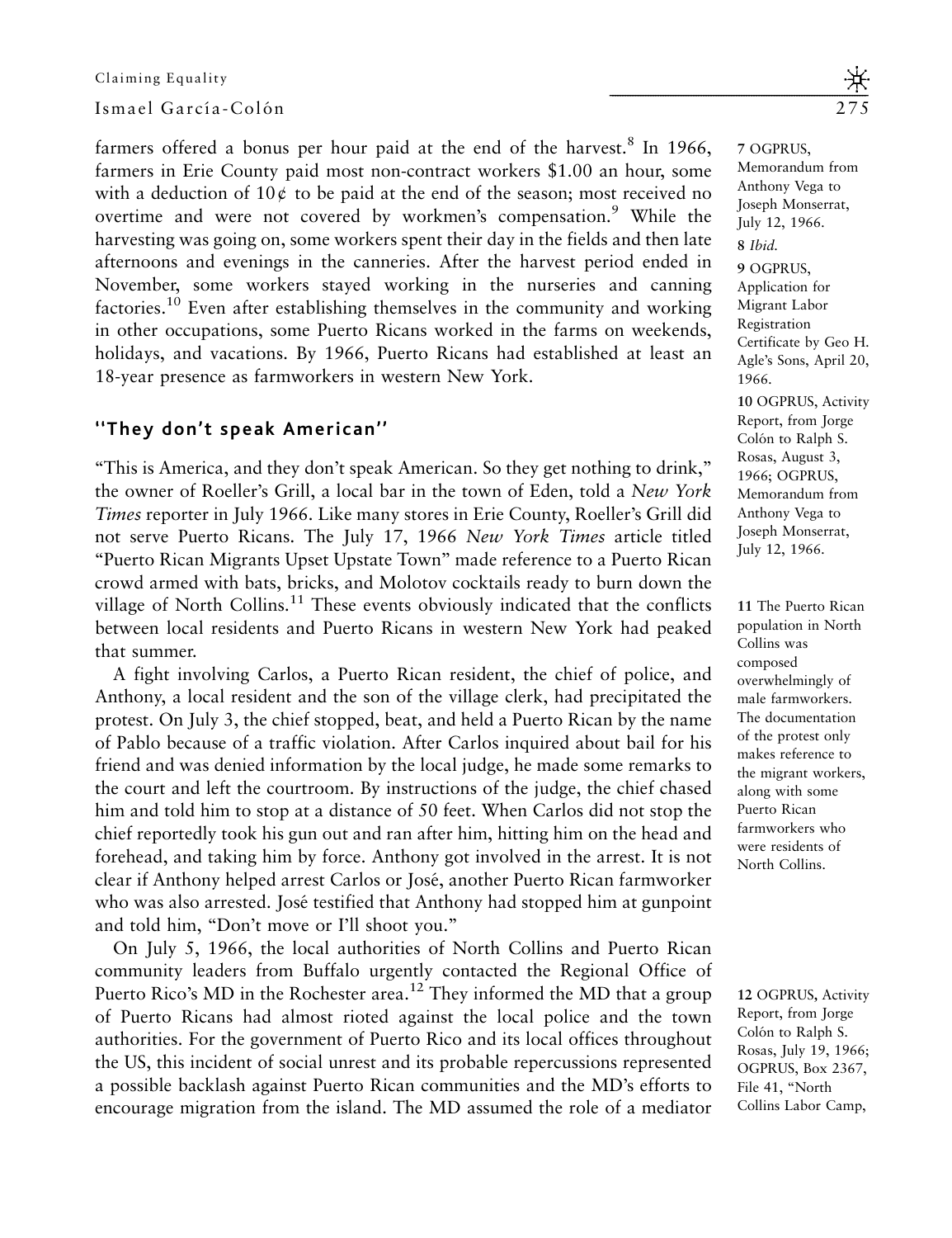Special Report on the situation of North Collins, N.Y.,'' July 19, 1966.

276

13 Ibid.

#### 14 Ibid.

15 OGPRUS, Memorandum from Anthony Vega to Joseph Monserrat, July 12, 1966. 16 OGPRUS, Activity Report, from Jorge Colón to Ralph S. Rosas, July 19, 1966.

17 OGPRUS, Activity Report, from Jorge Colón to Ralph S. Rosas, July 19, 1966.

18 Ibid.; OGPRUS, Statement from Carlos Vazquez Malavez, July 24, 1966; OGPRUS,

in the conflict. The office immediately sent a representative to assess the circumstances and ease tensions.

The following day, Jorge Colón, a MD officer, arrived to evaluate the situation and resolve the conflict. At 1:00 pm, Colón visited Mike's Rustic Bar, one of the few businesses that served Puerto Ricans in an area that included the towns of Eden, North Collins, and Brant. In the locale, there were about 50 Puerto Ricans "talking about the most effective way to burn" the town buildings, police cars, and commercial establishments that refused to serve them. One of the Puerto Ricans in the group stated that he had 20 cars from the nearby camps and cities ''loaded with bricks, bottles of gasoline, bats and stones for the event.'' Another Puerto Rican, nicknamed ''Superman,'' indicated that they had 20 guns and pistols. Colón persuaded the group to channel their grievances formally. They agreed under condition that authorities would arrest some of the individuals involved in the mistreatment of Puerto Ricans.<sup>13</sup>

On the same day, at about 4:30 pm, cars of workers began to arrive in North Collins. The chief of police was dispersing the people with the police dog. Colón was able to convince the police to remove the dog and let him handle the situation without the use of force, which they agreed to do. By 6:00 pm, there were an estimated 300 workers on Main Street. Colón contacted the mayor of North Collins, who provided a hall for a mass meeting. He asked the town officials to let people express their grievances in order to dissipate the tension.<sup>14</sup> Colón told the town judge to be quiet at the meeting in order to maintain order and peace.<sup>15</sup> Puerto Ricans listed 15 questions and concerns for the local authorities, mostly dealing with accusations of police harassment.<sup>16</sup> The mayor and town officials indicated that they did not have knowledge of any of the problems brought up by Puerto Ricans but they would conduct an investigation into the matter. After the meeting Colón convinced those attending "to walk home in silence," easing some tensions among workers.

On July 8, Colón had to petition officials to lift a curfew. He also attended a conference of local officials at the Fire House Company where they were planning to disperse people with fire hoses in case workers would gather again in the center of North Collins. Colón told local officials to be patient and try to solve the conflict peacefully. He also added that, ''they were better off chasing hoodlums and the teenagers who came around calling the P.R. dirty names that might lead to problems."<sup>17</sup> Peace prevailed in the village following meetings with Puerto Ricans, government officials, and representatives of churches and community organizations during the months of July and August of 1966.

This confrontation was not the first that workers had with the police (Montgomery,  $1966$ ,  $60$ ).<sup>18</sup> Puerto Ricans suspected and mistrusted the local police for various reasons. They complained to the MD about the chief of police's arbitrary mistreatment of Puerto Ricans. Bernabé, a resident of North Collins since 1951, who served as interpreter between the police and detained Puerto Ricans, declared that the chief of police asked Puerto Ricans how much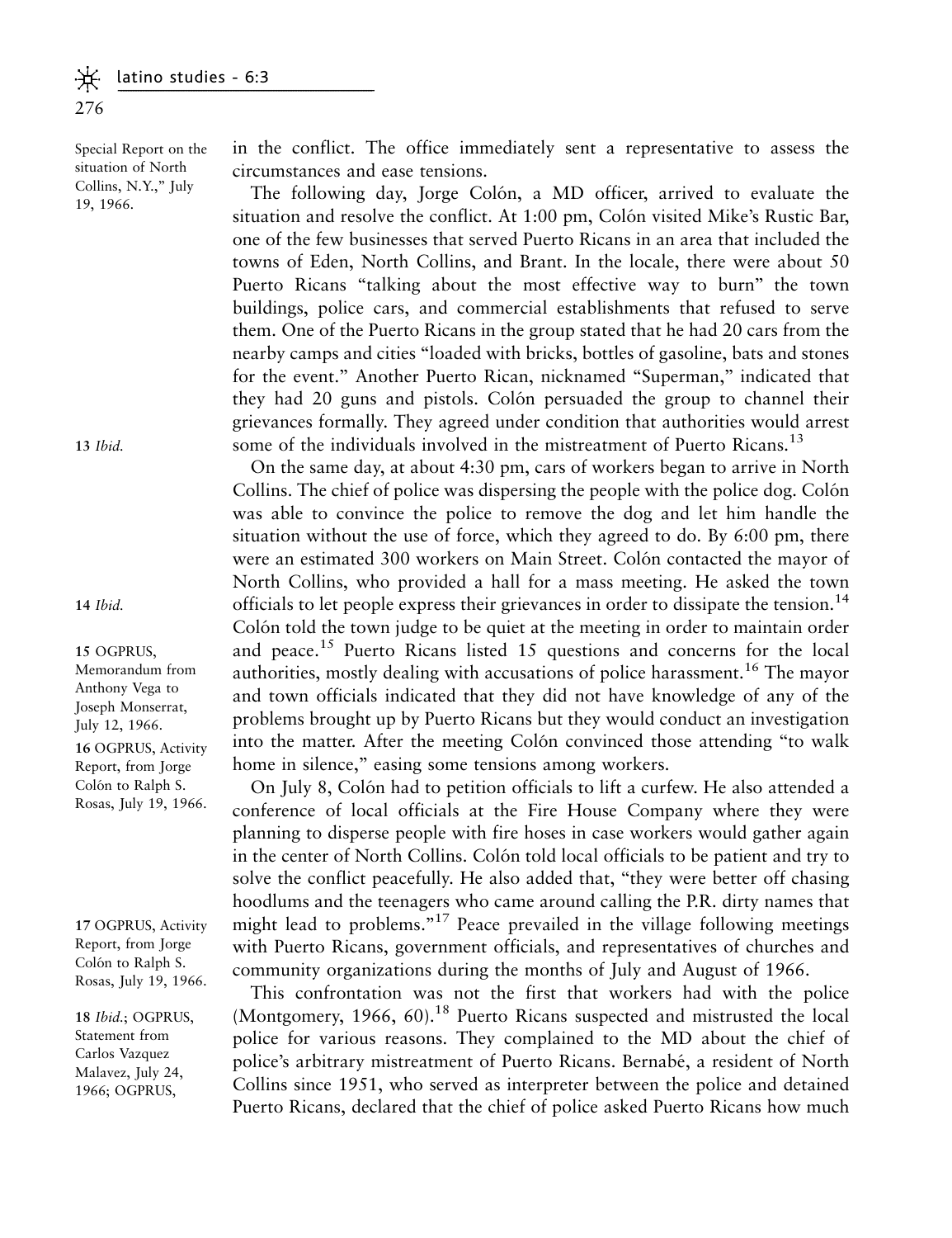money they had in their pockets, fined them accordingly, took their money, and released them without providing any receipt for the fine.<sup>19</sup> Other Puerto Ricans pointed out that the chief had ordered Puerto Ricans not to congregate in front of their houses between 5:00 a.m. and 7:30 p.m.<sup>20</sup> These examples testify to the tense relationship between Puerto Ricans and the police. The protest of Puerto Ricans in North Collins was not an isolated and impulsive incident. It was actually the culmination of many grievances that Puerto Rican farmworkers were holding against the local police, government, businesses, and employers.

## Discourses, social conditions, and power relations

The *New York Times* article on the protest in North Collins opened the public debate on the situation in Erie County (Montgomery, 1966, 1, 60). It shows how this seasonal migration of mostly Puerto Rican men had impacted the perceptions of residents. In North Collins, white residents talked about ''the trouble we're having,'' referring to tensions with Puerto Ricans. Farmworkers' reactions surprised local officials, who thought that migrants were well treated. Some comments made by the mayor portrayed the attitude of residents; he told the New York Times reporter, "They walk by here on the road and I wave at them and they laugh and smile. One time I was going to throw away an old bed – it was my mother's I guess – and I offered it to them. You should have seen them, carrying it down the road on their heads. Real happy, you know!'' (Montgomery, 1966, 60). Many residents thought that workers lived under appropriate conditions. The mayor and the chief of police attributed the situation to outside agitators, because they believed that farmworkers experienced less discrimination in North Collins than in nearby towns.<sup>21</sup> The mayor acknowledged that the residents had not paid attention to the living conditions, but he argued that this was the first time that people had approached him about it. Residents believed that the spotlight had been turned unjustly to them and that this was a common problem in most migrant areas.<sup>22</sup>

As in many other communities throughout the US, some residents felt that the culture and lack of English language skills of Puerto Ricans were the main problems they had. Some farmers and residents believed that migrants had a different culture and did not need the same things that white residents did (Nelkin, 1970, 56; Nieves Falcón, 1975, 60–78, 92). In North Collins, the wife of the chief of police claimed, ''The place is a paradise compared to what they're used to living in.... Of course you or I wouldn't want to live like that, but I believe they like it fine'' (Montgomery, 1966, 60). As the July 1966 incident showed, however, Puerto Rican farmworkers did not like their living and social conditions, or the segregation and discrimination they encountered from the local population.

Some of the town officers in North Collins in 1966 were former members of the Brant Cooperative, and they may have influenced the township's attitudes Press Release, July 13, 1996; OGPRUS, MD, Regional Director's File, Box 1280, ''Protests in Labor Camps-North Collins, N.Y.,'' File 48, "List of Puerto Ricans who had paid fines for parking violations,'' undated; OGPRUS, Box 1280, File 48, newspaper clippings, undated. 19 OGPRUS, Statement from Bernabé Rivera, August 15, 1966. 20 OGPRUS, Statements from Bienbenido Mendez and Roberto Torres, July 24, 1966.

21 Stephen Crafts, ''Report from North Collins: 'This Trouble We're Having','' Spectrum, July 29, 1966, p. 8 in OGPRUS, Box 2367, File 41. 22 OGPRUS, Box 1280, File 49, ''Minutes of a Representative Group Called by Action of the Clergy Catholic and Protestant regarding Erie County,'' July 21, 1966.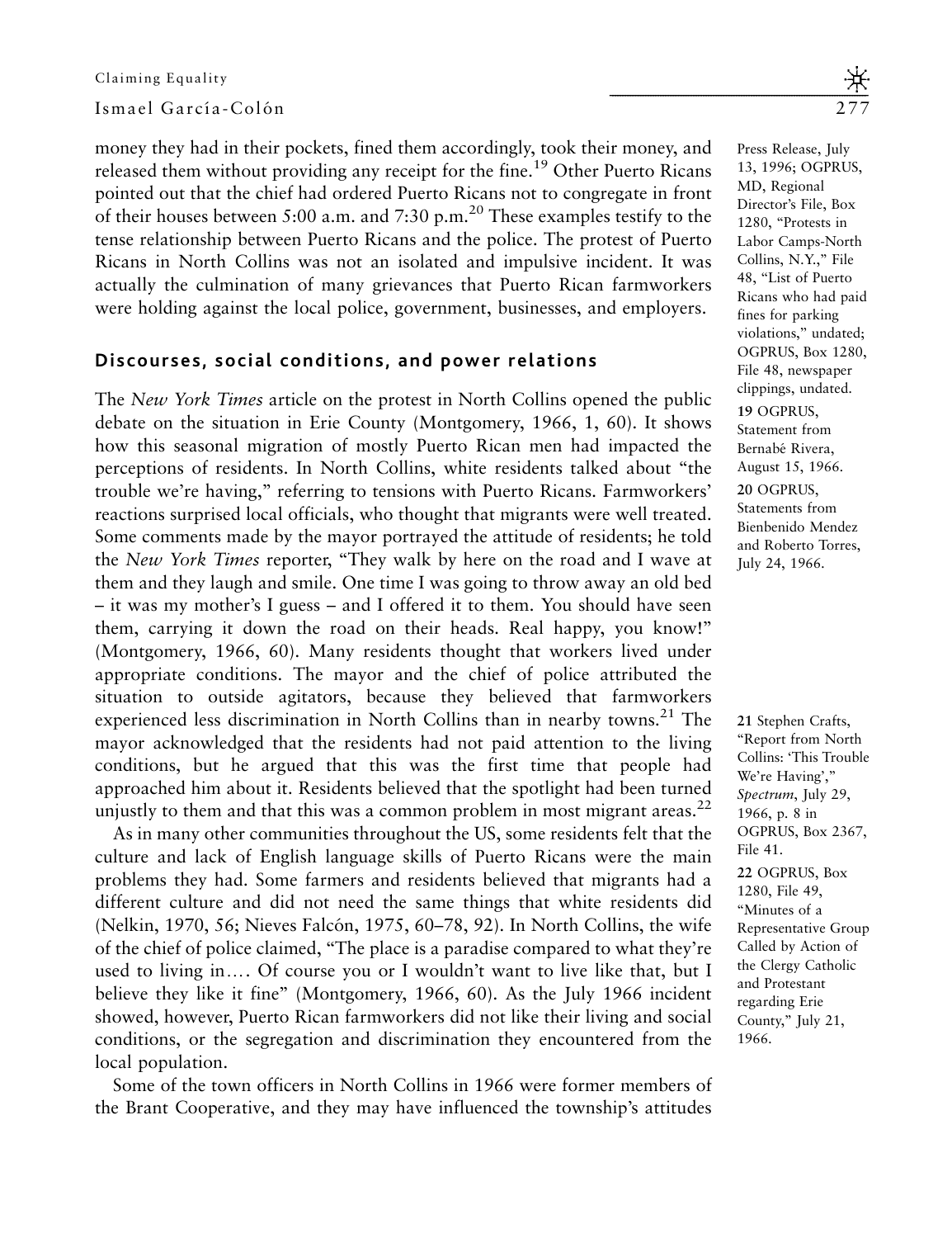#### 23 OGPRUS,

278

Progress Report on Projects, from Jorge Colón to Carlos Gomez, August 24, 1966.

24 "Policía establece toque de queda para los Boricuas en la aldea de North Collins, N.Y.,'' El Diario, July 15, 1966, p. 2.

#### 25 OGPRUS,

Memorandum, from Anthony Vega to Joseph Monserrat, July 12, 1966. 26 OGPRUS, Press Release, July 13, 1966.

27 OGPRUS, Activity Report, from Jorge Colón to Ralph S. Rosas, July 19, 1966.

28 OGPRUS, ''Minutes of a Representative Group Called by Action of the Clergy Catholic and Protestant regarding Erie County,'' July 21, 1966.

against Puerto Ricans. The Brant Cooperative's closing in 1960 was a response to the expenses in running regulated camps in optimal living conditions. Another complaint was that it was common for workers to desert their contracts after arriving at the airport, or else to abandon the camps. Farmers also confronted problems collecting the money that they had lent workers to travel, putting the MD in an embarrassing position.<sup>23</sup>

In the North Collins area, farmers became independent in their own recruitment of workers. They paid lower wages to workers who walked in or whom they illegally hired on the island. In the latter case farmers violated Puerto Rican law by sending workers their airplane tickets and flouted both state and federal laws by offering five cents to recruiters for every dollar earned by each worker.<sup>24</sup> The consequence for workers was that farmers paid them less and they lacked the protection of workers' compensation insurance.<sup>25</sup> They were paid 20–40 cents an hour below the minimum for contract workers. In 1966, only one farmer was paying the basic minimum wage. Other farmers called him a fool because he was trying to pay a decent living wage.<sup>26</sup>

Most Puerto Ricans voiced complaints about places where they interacted with the local community. As Felix Padilla (1987, 11) argues, most ethnic conflicts take place not at work but in the places of social reproduction, such as the bars, stores, and camps. In these places, the local population perceived Puerto Ricans' need for housing, education, recreation, and health care as a threat. Jorge Colón, migration official, visited several residents and business owners without identifying himself on July 6, 1966. He heard constant criticism from white locals against Puerto Ricans.<sup>27</sup> In a meeting of Catholic and Protestant clergy, Father Bernard Weiss of North Collins Church of the Holy Spirit argued that the July 1966 protest was related to the workers' behavior. He stated, ''Too many complaints relate to bars; not enough to knocking on the doors of the churches."<sup>28</sup> However, Puerto Ricans did not feel welcome in most places, including churches, and not all visited bars with the purpose of drinking. In addition to being places of recreation, bars were the only establishments in town where they could eat. Puerto Ricans and the local population interacted in bars and stores, so it is no surprise that the North Collins protest happened within the town and not in the farms and camps where most Puerto Ricans worked and slept.

Residents of farm communities and farmers acted to control the visibility of workers because of the possible threat they posed to the existing power relations and ''values'' of local residents. Most migrants lived in camps separated from residents. Farmers and crew leaders ensured economic exploitation by attempting to isolate migrants. Workers' lack of English and the fact that for some it was the first time outside Puerto Rico allowed farmers to control them. Some workers thought that to remain in the US they could not leave the camps. Crew leaders also made the situation of farmworkers worse by threatening them with retaliation if they talked to government officials. In some cases, crew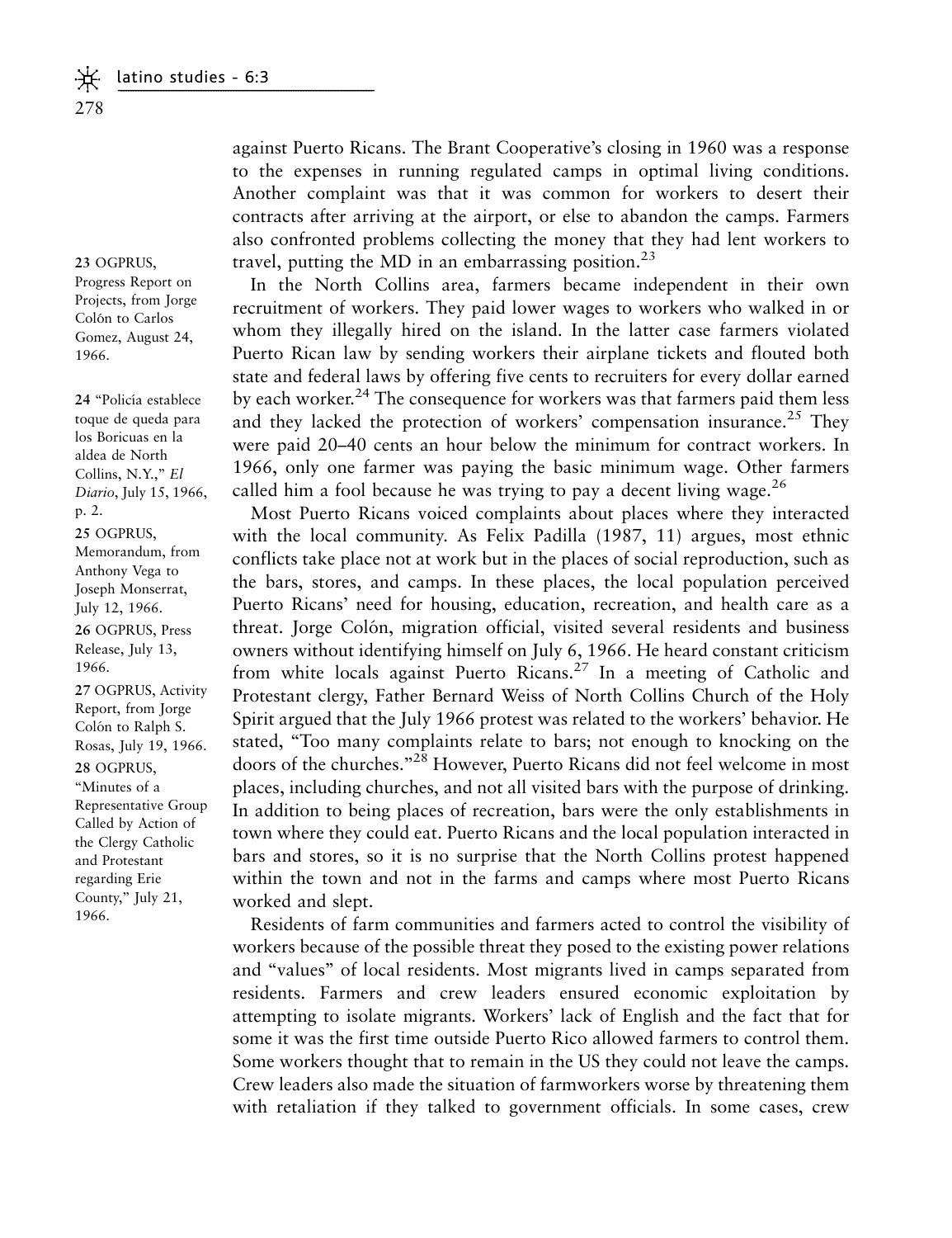leaders exercised absolute control over workers by providing them with food and transportation. The crew leaders served as intermediaries, particularly because most workers did not speak English. They often discouraged workers from venturing into towns. Illegal sale of alcohol in camps was encouraged with the purpose of keeping workers in the camps (Nelkin, 1970, 12, 20, 55–56). Migrants often dreamed of buying a car in order to travel to the cities and towns. No matter what the attempts of farmers, crew leaders, or residents, migrants found ways to leave the camps (Haddad, 1982).

Puerto Ricans claimed that the police, courts, government officials, and commerce treated them unfairly. They indicated that the police imposed curfew on Puerto Ricans, and did not allow them to walk freely on the sidewalks and streets. Some complained that they were typically found guilty without proper access to translation of court proceedings. Local officials did not allow them to establish businesses and barred them from voting on elections. Another issue was that school officials refused to register Puerto Rican children because they did not speak English. Problems also arose because workers were mostly single men and a few of them dated local white and Native American women.<sup>29</sup> One complaint against the police was that the chief told white women not to go out with Puerto Ricans.

As for the health care of Puerto Ricans, some physicians refused to treat migrants and some farmers were careless about providing health coverage for injuries. One example was a Puerto Rican woman who worked for six months with a broken arm without health care (Montgomery, 1966, 60).<sup>30</sup> Local authorities considered the needs of Puerto Ricans to access government services to be a burden to the community. $31$ 

The conditions in the camps were often deplorable. After the incident, the MD and the New York State Department of Health began inspecting the camps, finding some without health permits and finding violations in 23 of the 33 camps visited. Some camps were crowded and dirty, lacking bathrooms, potable water, and mattresses. Other camps operated with fire hazards and open sewage. In one instance, workers used a creek for bathing and rags for beds.<sup>32</sup> Another case was of some workers paying \$15 weekly for lodging in a shack built in the back yard of a home in North Collins.<sup>33</sup> Tony, a migrant who came to western New York from Puerto Rico in 1952, recalls that when he arrived to the camp it was a barn that the farmer had converted into barracks. There was a strong odor of manure that made him sleepless for four days.<sup>34</sup>

Because of the poor conditions of most camps, workers sought to rent rooms, apartments, or houses in the local community, but landlords usually refused to rent to Puerto Ricans. For example, a migrant stated that while he earned \$80.00 a week and had plenty of money in his pockets, he had to sleep in a car because he could not find anybody to rent him a room.<sup>35</sup> Housing discrimination forced workers to stay in the camps, to move to the cities, or to go back to Puerto Rico when the farm season ended.

29 The proximity of the Cattaraugus Reservation of the Seneca Nation (four miles from North Collins) and the fact that Native American women frequented the bars serving Puerto Ricans led many Puerto Rican migrants to marry Native American women. OGPRUS, Report from Eulalio Torres to Joseph Monserrat, ''Conditions of Non-Contract Puerto Rican Agricultural, Migrant Workers in Chauttauqua and Erie Counties, New York," August 18, 1966; OGPRUS, Memorandum, from Anthony Vega to Joseph Monserrat, July 12, 1966. 30 OGPRUS, Progress Report on Projects, from Jorge Colón and Carlos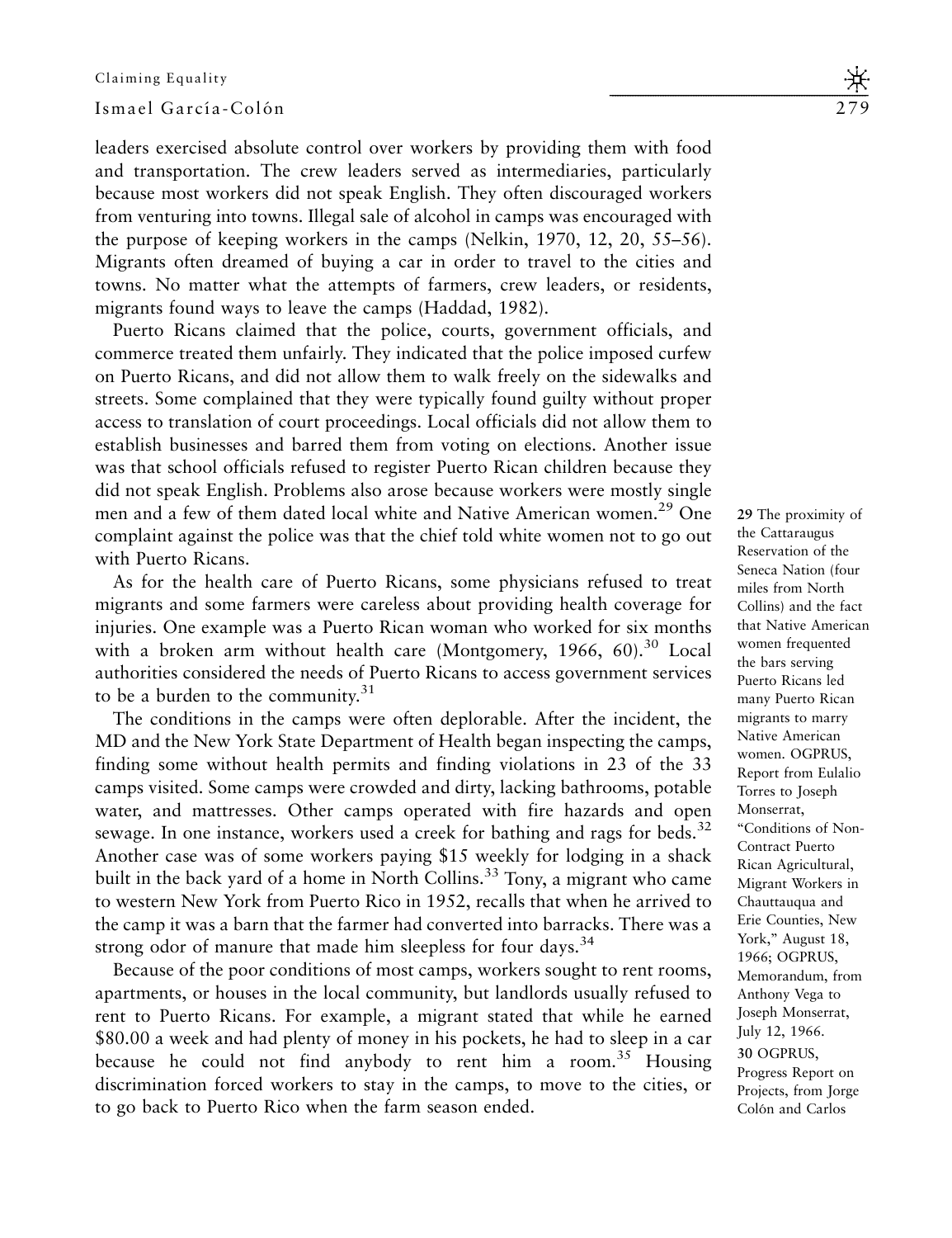Gomez, "Raymond Walker and John Colloca-Owego, N.Y.'' August 24, 1966.

#### 31 Ibid.

32 OGPRUS, Activity Report, from Jorge Colón to Ralph S. Rosas, July 19, 1966; OGPRUS, Activity Report, from Roberto Mendoza to Anthony Vega, July 15, 1966; OGPRUS, Progress Report on Projects, from Jorge Colón and Carlos Gomez, ''North Collins, N.Y.,'' August 26, 1966; Montgomery, ''Puerto Rican Migrants.'' 33 OGPRUS, Progress Report on Projects, from Jorge

Colón to Carlos Gomez, ''North Collins, N.Y.,'' August 25, 1966.

34 Conversation with author, September 18, 2005.

35 OGPRUS, Letter from Guadalupe Ruiz to Joseph Monserrat and Ralph S. Rosas, ''Tuesday's Evening Meeting in North Collins, N.Y.,'' July 20, 1966.

36 OGPRUS, Box 1280, File 48, newspaper clippings, undated.

37 OGPRUS, Activity Report, from Jorge Colón to Ralph S. Rosas, "Visit to Albion, NY,'' August 3, 1966.

Low salaries were another matter of concern. For example, a worker who had picked 600 flats of strawberries in a week received a pay of \$63, but the deductions for food and transportation reduced his pay to \$25.20. The workers added that every time they went into town to eat they paid \$5 for two meals.<sup>36</sup> In some cases, workers hired by employment agencies in New York City complained about the lack of work after the agencies brought them to the camps.<sup>37</sup> Keeping a large pool of workers secured a cheap labor force (Rivera, 1979, 242).

Farmers, crew leaders, local officials, and the police formed the power structure that workers immediately confronted in these communities. Reinforcing inequality and segregation could ensure the availability of a disciplined labor force. However, Puerto Ricans were not passive subjects. They challenged the existing power relations and material conditions. Many Puerto Ricans working in the farms with or without contracts escaped the camps. After all, they had arrived looking for better living conditions, and this implied continuously moving until they found proper working and living conditions.

Publicity given to the North Collins situation allowed many migrants to voice their concerns. Puerto Ricans living and working in other towns, such as Albion and Dunkirk, began to reveal their critical living and working conditions.<sup>38</sup> In Dunkirk, community leaders argued that there were 98 families, a total of 368 residents, and 400 agricultural workers ''sleeping on dirty floors, chicken coops and pig pens.'' They claimed that discrimination against Puerto Ricans was the principal problem and they had been successful in avoiding public protests several times.<sup>39</sup> The biased perceptions and attitudes of local residents against Puerto Ricans worsened their critical working and living conditions.

Analyzing ethnicity and other forms of association within the histories and processes of domination, William Roseberry (1996, 74–75) argues that events and experiences that lead to rebellion and the ways people express it emerge from complex and changing discursive formations and power relations. The case of North Collins provides many discursive instances of how local residents perceived Puerto Ricans, as well as the social conditions and power relations wherein workers struggle to make a living. Their struggle and related languages of contention are integral part of their material conditions of living, and the historical forces that had brought Puerto Ricans to North Collins.

#### Aftermath: the state and civil society

The July 1966 incident raised awareness of the conditions of farmworkers in western New York. The federal, state, and Puerto Rican governments asserted their presence in the region, seeking to decrease tensions by establishing communication between the workers and the residents. Government officials aimed to foster civil society with the creation of community organizations and centers in order to incorporate Puerto Ricans. The Lieutenant Governor, the

<sup>280</sup>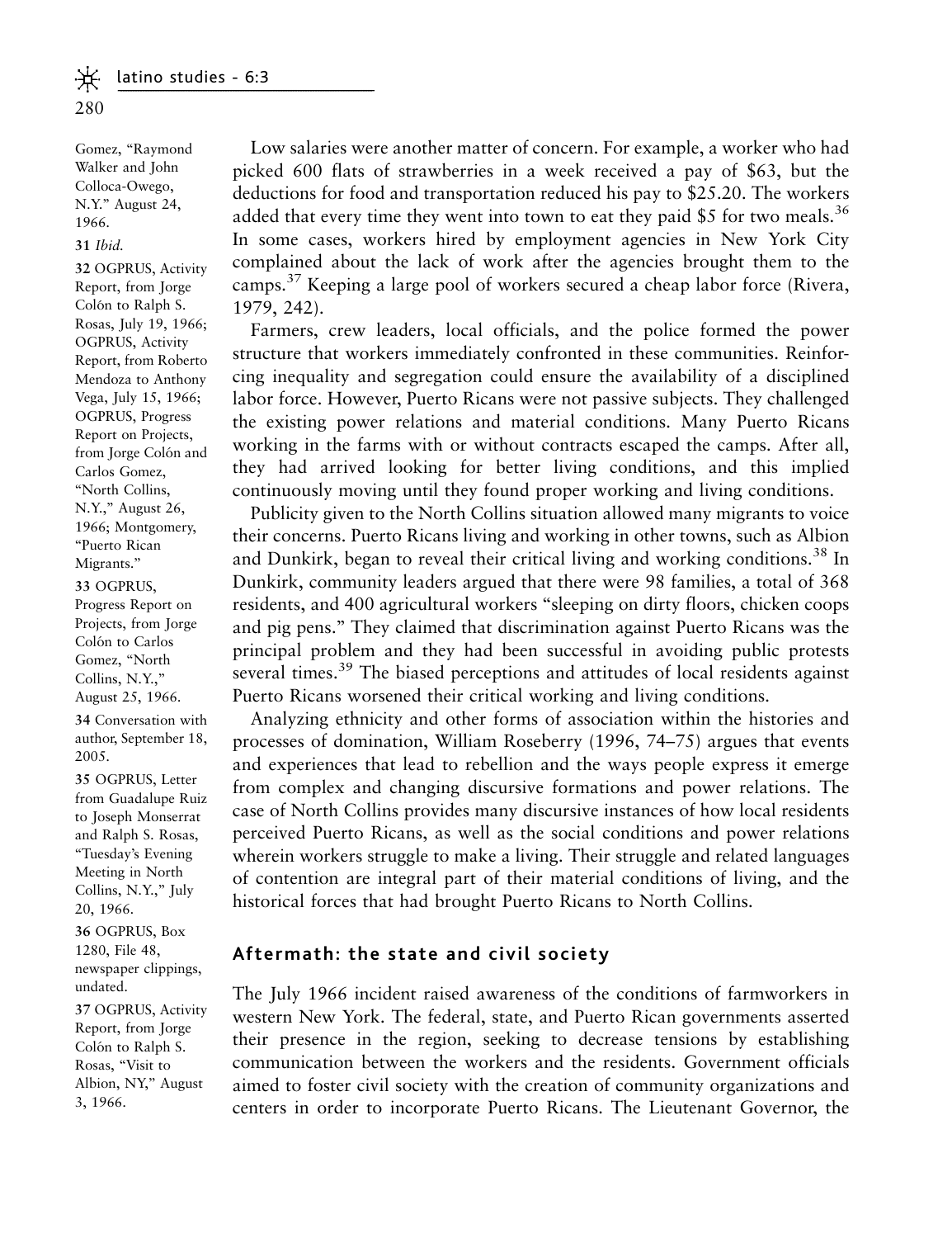New York State Commission on Human Rights (NYSCHR), the New York State Assembly, the MD, and the office of US Senator Robert F. Kennedy got involved in the investigation. Community leaders, politicians, and government officials held meetings and hearings, and toured the region during the summer of  $1966^{40}$ 

On July 26, 1966, federal, state, and MD officials and local community organizations held a meeting in North Collins. Several proposals came out from the meeting. One was to obtain loans for farmers so they could improve migrants' housing. The Erie County Health Commissioner expressed its desire to work with the Community Action Organization of Erie County, Inc. (CAO), an anti-poverty program, by providing medical aid and transportation to workers. The town supervisor stated that the local government did not have any funds and resources available to implement programs for migrants. State, federal, and MD officials responded by indicating that there were federal and state government subsidies available for housing, health facilities, sanitation, and children's day care. Other local officials stated that there were no problems and that outside agitators had instigated workers to revolt.<sup>41</sup> This meeting revealed that local government officials and some residents did not accept their responsibility for what happened and would continue denying their duties toward farmworkers.

Some residents of North Collins obstructed the efforts of community organizations that offered solutions to the problems of farmworkers. Thomas A. Penna, representative of the CAO, found opposition from the white residents of North Collins to creating programs for Puerto Ricans. Local authorities and residents ''were hopeful to run out all Puerto Ricans from North Collins in due time.'' The CAO had not been able to find a space to rent for a community center in North Collins because the space would be used as a meeting place for Puerto Ricans.<sup>42</sup> By October the CAO had been able to establish the North Collins Migrant Center offering adult education, recreational activities, and assistance to migrants with social and economic problems.<sup>43</sup> The Spanish American Organization (SAO) was also operating as a support group for residents and migrants in the area.<sup>44</sup>

In July of 1966, Lt. Governor Malcolm Wilson ordered the NYSCHR to investigate the situation of Puerto Ricans in North Collins. Commissioner Emil L. Cohen issued a report of the situation in the summer of 1967.<sup>45</sup> Cohen did not find any reasons for alarm and defended the measures taken by the government. He also defended employers and storeowners. Cohen indicated that the challenge was to establish a cooperative and programs that would be fair to both migrants and farmers.<sup>46</sup> He found that the previously discriminatory establishments were serving Puerto Ricans, except for one in the Town of Eden. The report concluded that discriminatory practices were not present at the time of the investigation, and that farmers legally operated the migrant camps. Primarily, the report simply relied on the word of storeowners. For 38 Ibid. 39 OGPRUS, Letter from Guadalupe Ruiz to Joseph Monserrat and Ralph S. Rosas, ''Tuesday's Evening Meeting in North Collins, N.Y.,'' July 20, 1966. 40 OGPRUS, Flyer, ''Migrant Information Meeting YWCA, July 26, 1966.''

41 OGPRUS, Activity Report, from Jorge Colón to Ralph S. Rosas, August 4, 1966.

42 OGPRUS, Report from Eulalio Torres to Joseph Monserrat, ''Conditions of Non-Contract Puerto Rican Agricultural, Migrant Workers in Chauttauqua and Erie Counties, New York," August 18, 1966.

43 OGPRUS, Activity Report from Jorge Colón to Anthony Vega, ''North Collins Migrant Center,'' October 20, 1967. OGPRUS, Letter from Jorge Colón to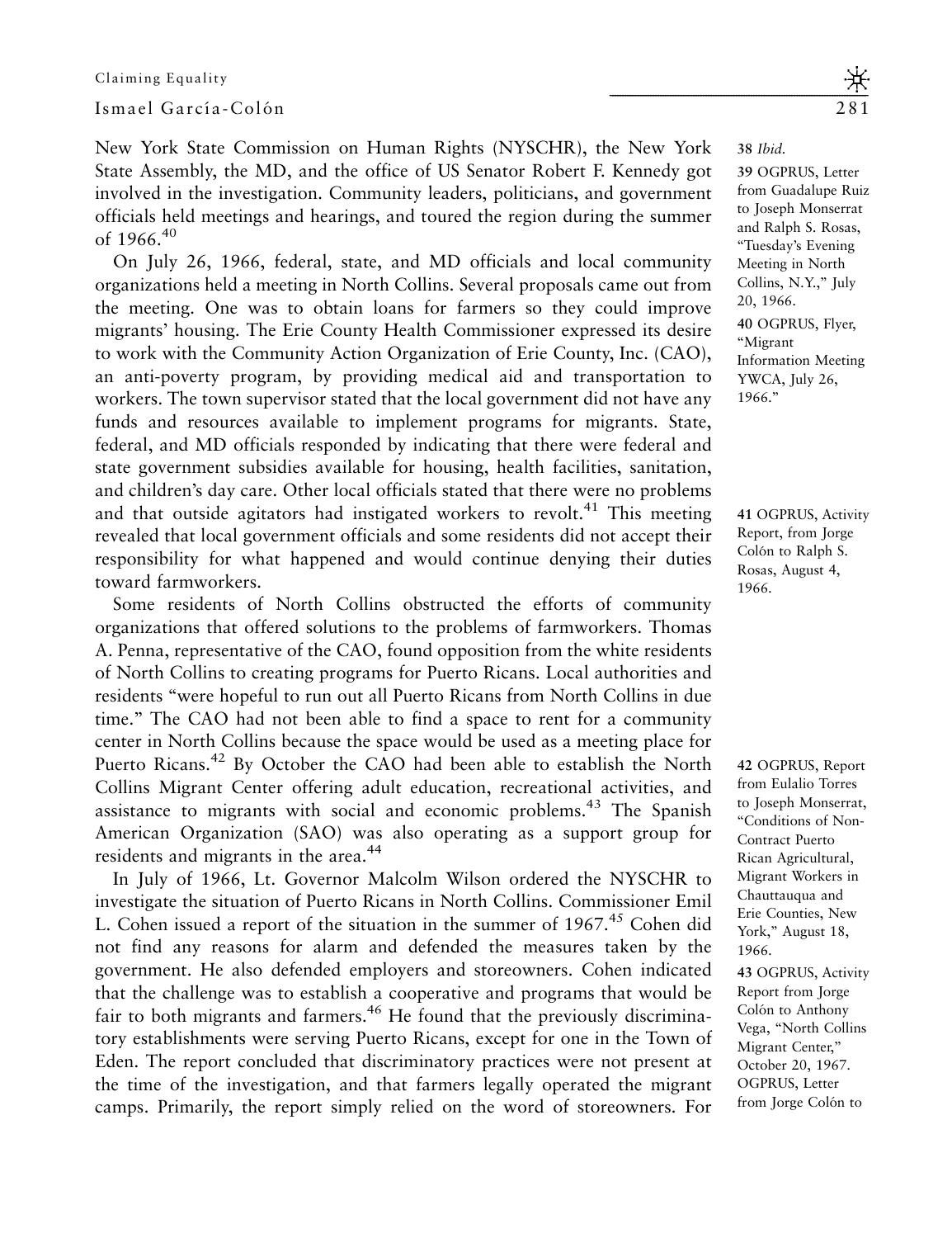Anthony Vega, September 20, 1967. 44 OGPRUS, Letter from Joan Vasquez (SAO) to Edwin Rivera, July 22, 1969.

282

45 OGPRUS, File 49, ''Human Rights Commission Report'' by Emil L. Cohen, Commissioner, Inv. 2209–66, June26, 1967.

46 OGPRUS, Box 1280, File 48, newspaper clippings, undated.

#### 47 OGPRUS,

''Human Rights Commission.''

48 Ibid.

49 ''Niegan discrimen contra Boricuas en North Collins,'' El Tiempo, August 5, 1966, p. 3.

#### 50 OGPRUS,

Memorandum, from Eulalio Torres to Joseph Monserrat, ''Follow-up to my report of August 18, 1966 relative to Puerto Rican noncontract agricultural workers actually employed in Chautauqua and Erie Counties of New York,'' September 12, 1966.

51 OGPRUS, Report from Eulalio Torres to Joseph Monserrat, ''Conditions of Non-Contract Puerto Rican Agricultural, Migrant Workers in Chauttauqua and Erie Counties, New

example, Cohen stated that, ''After due investigation in those cases, the proprietor of the establishment gave sufficient assurance of his full and continuing adherence to the letter and spirit of the Law against Discrimination.'' The lack of a serious consideration of the accusations expressed by farmworkers shows that the investigation was just a way to dissipate the tensions in the area.<sup>47</sup>

In fact, the report assigned a large part of the blame to the farmworkers concluding that the conflict had occurred because of a lack of communication between workers and residents.<sup>48</sup> The Commissioner said that the socioeconomic inequalities of farm labor were a cause of the conflict, but alleged that specific situations of segregation and discrimination did not exist.<sup>49</sup> Likewise, the report argued that the problem occurred because of the lack of recreational facilities, and the resulting "congregation of numbers of persons on the streets, many of whom might prefer to spend their time in athletic and educational activities,'' but it failed to offer recommendations to the government. The NYSCHR merely hoped that churches and community organizations would improve the channels of communication between workers, farmers, residents, and officials.

The report contradicted the findings of the New York State Legislature. On August 21, 1966, members of the Joint Legislative Committee on Migrant Labor of the New York Assembly toured some of the camps where migrants lived in Erie and Chautauqua counties, and Long Island.<sup>50</sup> New York State Assemblyman Arthur Hardwick, Jr. of Erie County, an African-American legislator, categorized the working and living conditions of farmworkers as shameful and outrageous.<sup>51</sup> The Joint Legislative Committee noted that local county health officers did not enforce the sanitary code effectively because many inspectors were friends and neighbors of farmers (Nelkin, 1970, 56–57).

Regarding the accusations against the police, on July 7, 1966, the chief of police and Anthony were arraigned on felony charges in a preliminary hearing. Carlos, the Puerto Rican arrested, had signed the warrant against the chief, and José, a farmworker, signed against Anthony.<sup>52</sup> The chief and Anthony were charged with second-degree assault, but both were found innocent by a judge from the nearby town of Hamburg.<sup>53</sup> The judge also asked the District Attorney's Office to investigate if a grand jury had to be summoned in order to determine if people were trying to incite a riot in North Collins.<sup>54</sup> Local authorities and residents of North Collins continued to blame the situation on outside agitators.<sup>55</sup>

This incident expanded the visibility of the MD in western New York. Local activists urged Puerto Ricans to register with the government of Puerto Rico and come from Puerto Rico under a contract.<sup>56</sup> The MD also began educating or as they said it, ''indoctrinating'' new contract workers arriving in Erie County about their rights and responsibilities. MD's officials thought that it was essential that workers understand their duties and learn English in order to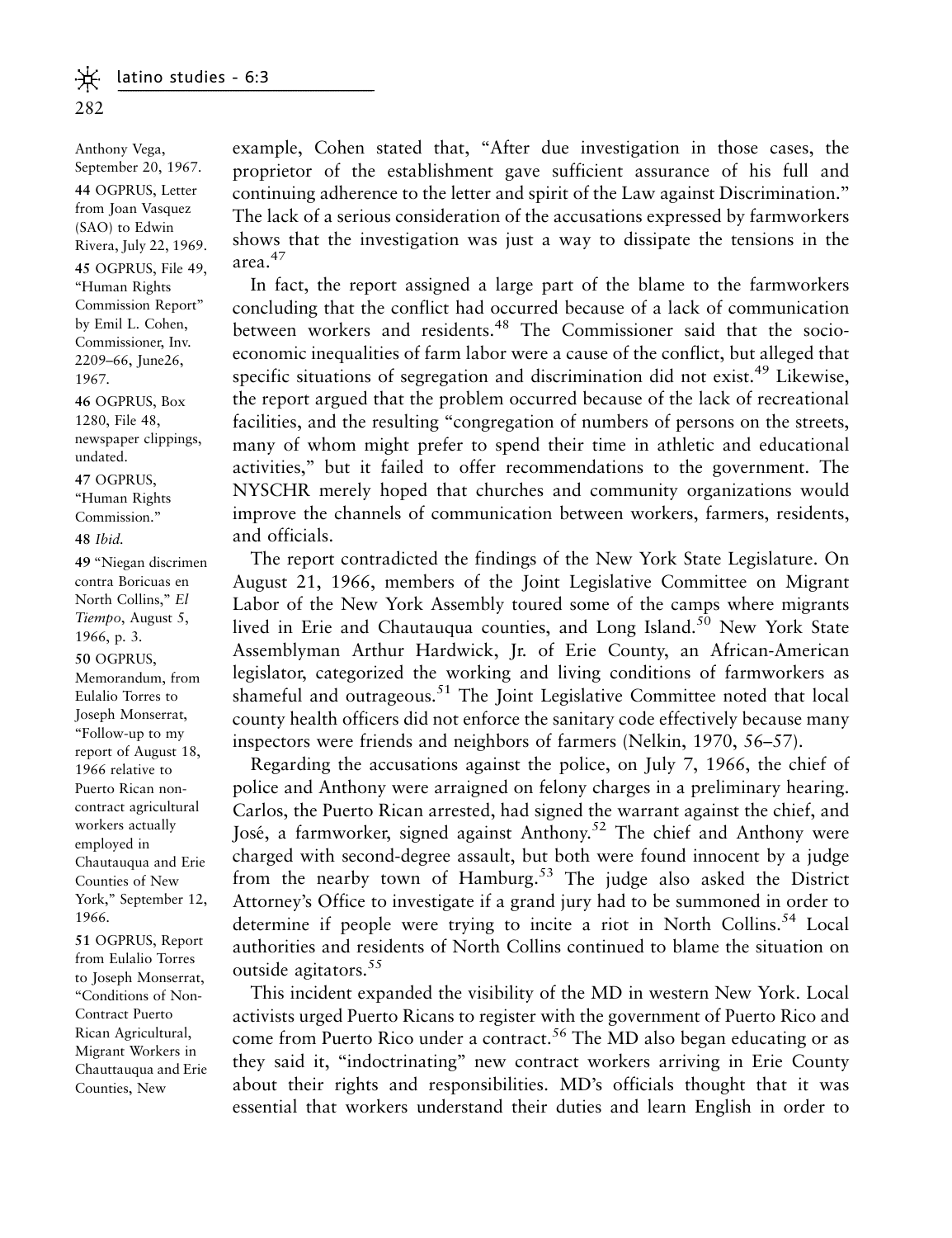ensure the success of the Farm Labor Program.<sup>57</sup> The agency together with local government, canning factories, and farmers began to offer English classes to workers.<sup>58</sup> In Buffalo, the MD and representatives of the Puerto Rican Social Club, the Council of Christian Organizations, the Mutual Aid Organization, and the Latin American Democratic Club met for the purpose of organizing a federation of organizations.<sup>59</sup>

Another of the immediate solutions offered by the MD was to remove unsatisfied migrants from the area. The MD contacted the Travelers Aid Society, which offered to help those who wanted to leave the area.<sup>60</sup> However, workers did not want to leave the camps, both because farmers owed them wages and bonuses, and because farmers were changing the conditions in the camps by providing new mattresses and repairing the premises.<sup>61</sup>

The MD began an intensive campaign to encourage farmers to hire contract workers in the area. Most farmers and representatives questioned and challenged the MD programs. Nevertheless, some farmers decided to participate in the Farm Labor Program.<sup>62</sup> By promoting the establishment of contract labor camps in Erie County and restricting the movement of non-contract workers from Puerto Rico, the MD expected to set an example to farmers who were still relying on walk-ins. $63$ 

The MD also worked with county officials on the closing of several camps. The Erie County Health Department closed four of the 42 camps. One of the camps had 11 shacks occupied by more than 40 people. The shacks were made of wood and cardboard, 15 feet by 10 feet and 7 feet high, and lacked running water. The structures were old and full of holes. Many of the camps not closed were similar to those condemned by the Health Department (Montgomery, 1966, 60). However, the Erie County Health Commissioner stated that inspecting dairies, restaurants, and hotels were his priorities over the situation of the camps, and claimed that some residents were living under worse conditions than migrants. For government officials, the needs of Puerto Rican migrants were less important than the needs and health of the local population.64

Nevertheless, the problems Puerto Rican migrants faced in North Collins and nearby towns continued. In 1969, a representative of the SAO was calling for a meeting to discuss alleged housing discrimination of Puerto Rican families in Durkin. They also complained about the ineffective Migrant Center and asked for the removal of its director.<sup>65</sup> The problems of migrant workers continued because the general attitude of farmers, politicians, and government officials was that migrant labor in the northeast was a transient population. They thought that migrants were a temporary problem and the mechanization of agriculture would eventually eliminate the need for this labor force (Nelkin, 1970, 70). However, Puerto Rican migrants who settled in western New York were not about to go away, as their continuing advocacy for better treatment made clear. After 1966, the Puerto Ricans counted on institutions such as SAO York," August 18, 1966. 52 OGPRUS, Memorandum from Anthony Vega to Joseph Monserrat, July 12, 1966. 53 OGPRUS, Box 1280, File 48, newspaper clippings, undated. 54 ''Migrant Workers Case: Grand Jury Study Asked by Justice,'' Buffalo Courier-Express, September 27, 1966. 55 ''Falsos agentes federales provocaron a obreros Boricuas de North Collins,'' El Tiempo, July 19m, 1966, p. 2; ''Suspenden jefe policía de North Collins por actitud agresiva contra los Boricuas,'' El Tiempo, July 20, 1966, p. 3; OGPRUS, Box 2367, File 41, ''Special Report on the situation of North Collins, N.Y.,'' July 19, 1966. 56 OGPRUS, ''Minutes of a Representative Group Called by Action of the Clergy Catholic and Protestant regarding Erie County,'' July 21, 1966. 57 OGPRUS, Activity

Report, from Roberto Mendoza to Anthony Vega, July 15, 1966; OGPRUS, Activity Report, from Roberto Mendoza to Joseph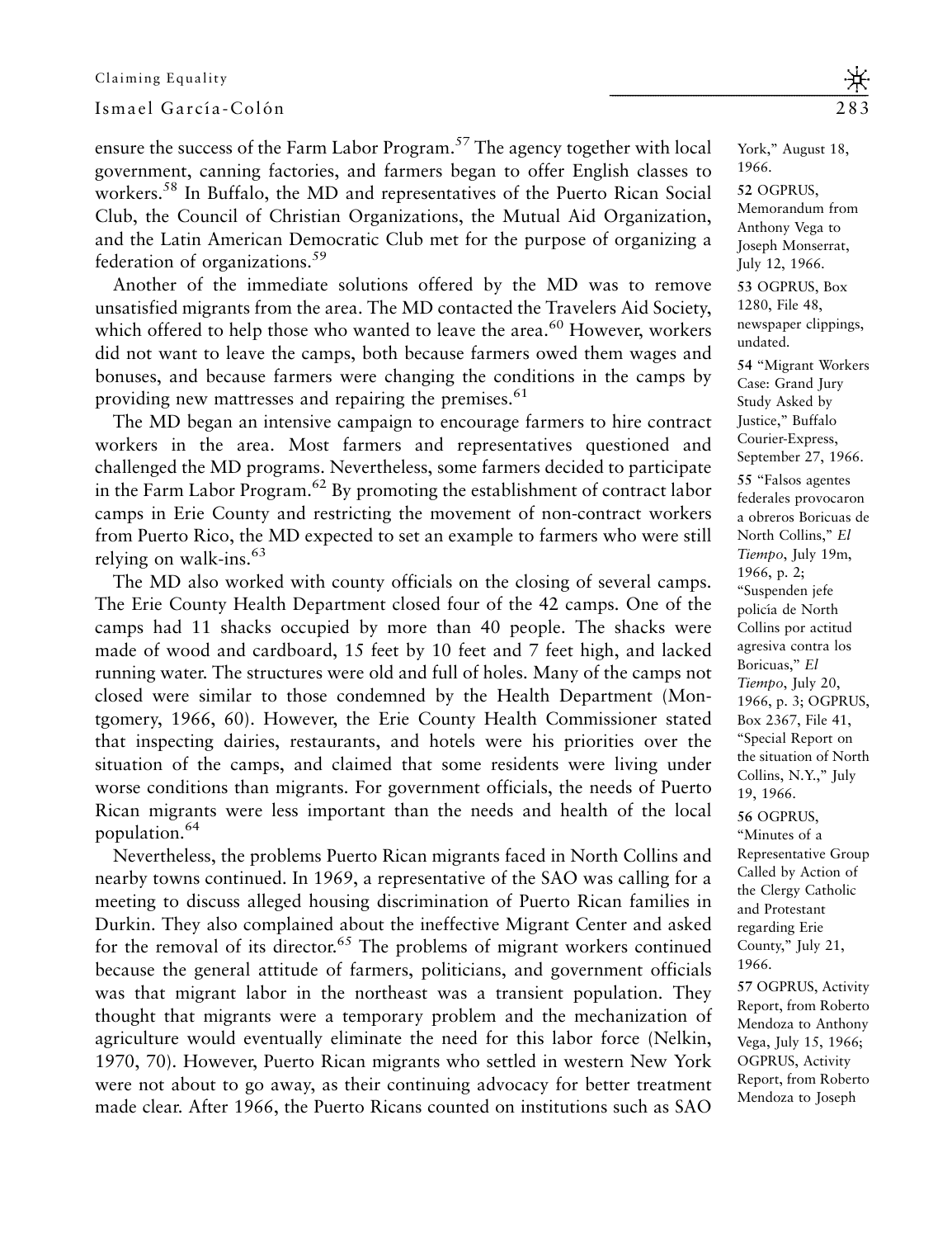Monserrat, July 18, 1966.

58 OGPRUS,

284

Progress Report on Projects, from Jorge Colón and Carlos Gomez, August 24, 1966.

59 OGPRUS, Activity Report, from Jorge Colón to Ralph S. Rosas, August 4, 1966.

60 OGPRUS, Activity Report, from Jorge Colón to Ralph S. Rosas, July 19, 1966.

61 OGPRUS, ''Report on Conversation with Mr Anthony Vega Regarding the North Collins Situation,'' July 15, 1966.

62 OGPRUS, Letter from Jorge Colón to Anthony Vega, September 20, 1967.

63 OGPRUS, Memorandum, from Eulalio Torres to Joseph Monserrat, ''Follow-up,''

September 12, 1966. 64 OGPRUS, Progress Report on

Projects, from Jorge Colón to Carlos Gomez, "Conditions of N. Collins are situation and developments,'' August 24, 1966.

65 OGPRUS, Letter from Miriam Alicea, Section Leader of Puerto Ricans of Buffalo to Edwin Rivera; OGPRUS Activity Report, from Edwin Rivera to Ralph S. Rosas,

that could organize more formal challenges to the existing political, social, and economic conditions.

Another recourse against the poor, the living conditions, discrimination, and segregation in small towns and camps, was to move to nearby cities, such as Buffalo and Rochester (as elsewhere to cities like Chicago, New York City, Hartford, Springfield, and Boston). Those who took this path expanded and established many Puerto Rican urban communities. These migrants fostered and maintained the necessary networks – between those new communities and Puerto Rico's neighborhoods – for finding employment and housing, and migrating (Whalen, 2005, 31). In Erie County, the steel and automobile industry attracted Puerto Rican migrants leaving agricultural work. They often combined work in agriculture and manufacturing.

Puerto Rican farmworkers arrived in the cities in a period in which white flight and postindustrialization were undermining employment and the human service infrastructure of many cities. Thus, they became a cheap labor force for declining industrial and agricultural sectors of the US economy (Grosfoguel, 2003, 165–166, 184–190). During the 1970s, these adversities were not going unchallenged by Puerto Ricans. Many community organizations and social movements emerged in Puerto Rican communities through the United States (Torres and Velázquez, 1998). The North Collins case was part of the many riots and protests that during the 1960s cemented the sense of solidarity, justice, and citizenship among Puerto Ricans that would be amplified in the 1970s (Tarrow, 1998, 6).

## Languages of citizenship

The North Collins case shows how discursive formations and power relations have moments of rupture in which people openly resist them. As in this situation, when these ruptures occur, sometimes government agencies are willing to mobilize their resources and convince people to channel their grievances through institutional channels. Government agencies and their officials may foster civil society by encouraging the creation of community organizations in order to prompt political and social participation. But these actions are responses to the initiatives taken by the disadvantaged groups. Puerto Ricans were not mere receptors of government designs. Puerto Ricans in western New York struggled to improve their living conditions and establish their presence in the region.

The political involvement of farmworkers was intimately connected to their relationship to the US colonial state in Puerto Rico. The role of the government of Puerto Rico in the migration of Puerto Ricans is central in examining the experiences of farmworkers. Michael Lapp (1989) in Managing Migration as well as Gina Pérez (2004) in The Near Northwest Side Story have documented the various roles played by the MD. They argued that the MD worked as a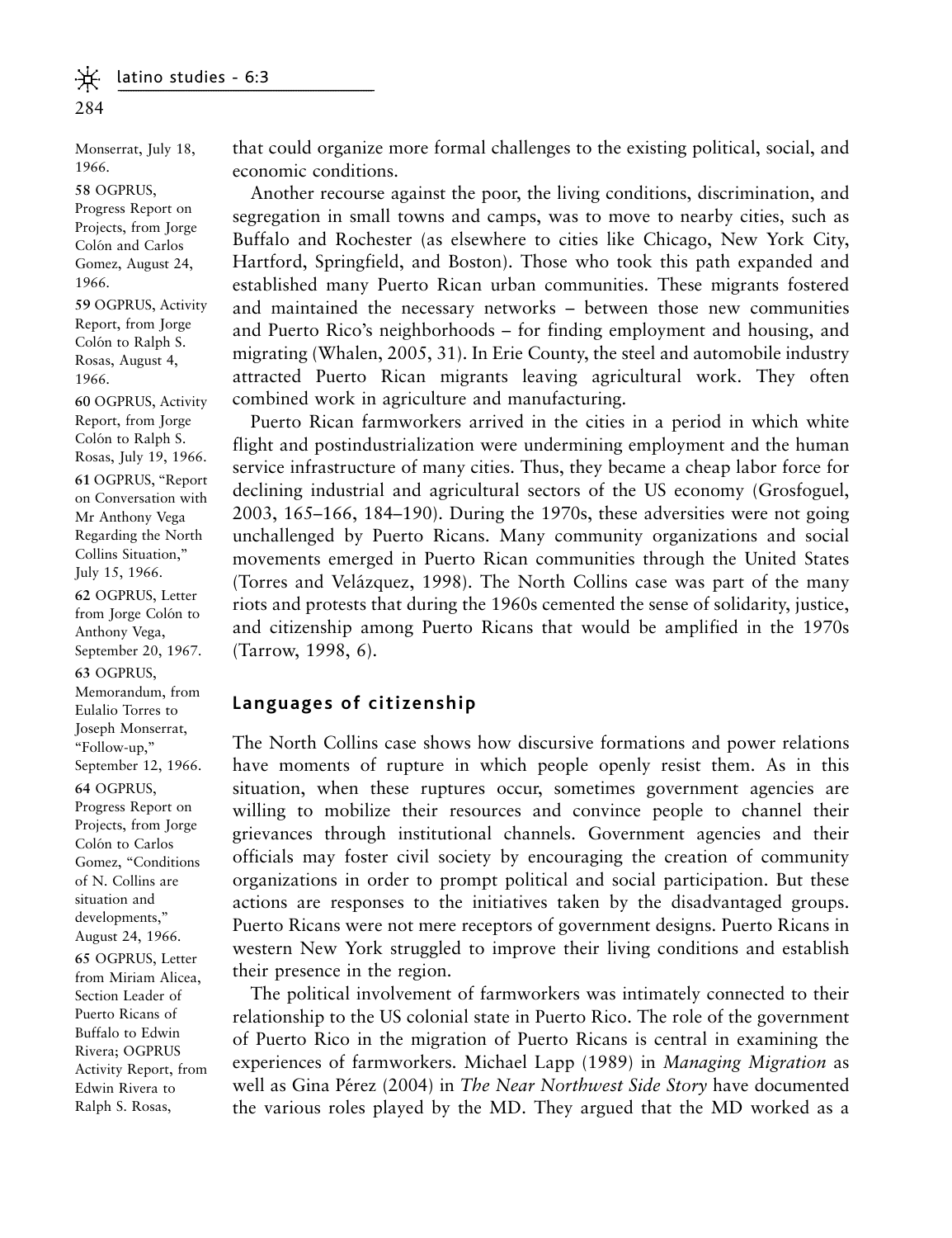### $\lceil \text{small} \rceil$

public relations agency to promote a positive image of Puerto Ricans, influenced private and public agencies' responses to their migration, facilitated their assimilation, and attempted to create a constituency among Puerto Ricans (Lapp, 1989, 205; Pérez, 2004, 46–48, 68–71). The colonial relationship of Puerto Rico to the United States offered a unique opportunity to the government of Puerto Rico to assert its presence and shape the formation of Puerto Rican communities through the northeast. The MD acted contradictorily as a quasi civil rights organization and labor union. It fought to protect the civil, labor, language, and cultural rights of Puerto Ricans as US citizens while incorporating them into ethnic identity politics.

Although the colonial relationship of Puerto Rico with the United States does not allow a traditional analysis of transnationalism, Puerto Ricans, as well as other colonial subjects, actually cross political, social, and cultural borders similar to migrants from nation-states (Duany, 2000, 7; Grosfoguel, 2003, 192– 211; Pérez, 2004, 1-16). Analogous to the Mexican consulates, the MD promoted state formation and sustained transnational practices in Puerto Rican communities by providing services such as forms of identification, community organization support, job placement services, English as a second language classes, and assistance in the application for welfare services, among others. Similar to other nation-states, Puerto Rican government officials were unable to assert direct legal coercion and violence over migrants. However, they collaborated with local and federal authorities in order to maintain certain economic and political conditions, while actively challenging ethnic inequality (Smith, 2003a, 301–303, 2003b, 727). They promoted citizenship and membership by fostering community organizations as forms of civil society in Puerto Rican communities. Membership in the Puerto Rican community was a way to create a common discursive framework.

In the case of Puerto Ricans, their US citizenship provided them with a privileged legal position in comparison to other Latina/o groups. The MD encouraged Puerto Ricans to take advantage of their US citizenship. The irony is that while Puerto Ricans could escape the exploitation that past and contemporary undocumented workers cannot avoid, they experienced the same exploitative and poor labor and living conditions. The MD acted contradictorily as a labor organization and, at the same time, as a hindrance to independent labor organizing efforts. The agency, vainly attempting to control migration to the United States, left many workers stuck in unwanted situations, as in the North Collins case (Rivera, 1979, 239–264). Like the Mexican consulates, the MD aimed at developing a loyal and politically strong Puerto Rican community in the United States, a strategy that replicated Puerto Rico's domestic social and economic policies and complemented US labor policies and the demands of agricultural interests for cheap labor (Torres and Katsiaficas, 1999, 8). However, the citizenship and membership claims of Puerto Rican farmworkers in North Collins should also be understood in the way their struggle to improve ''Meeting with Puerto Ricans in North Collins on July 27th 1969,'' September 9, 1969.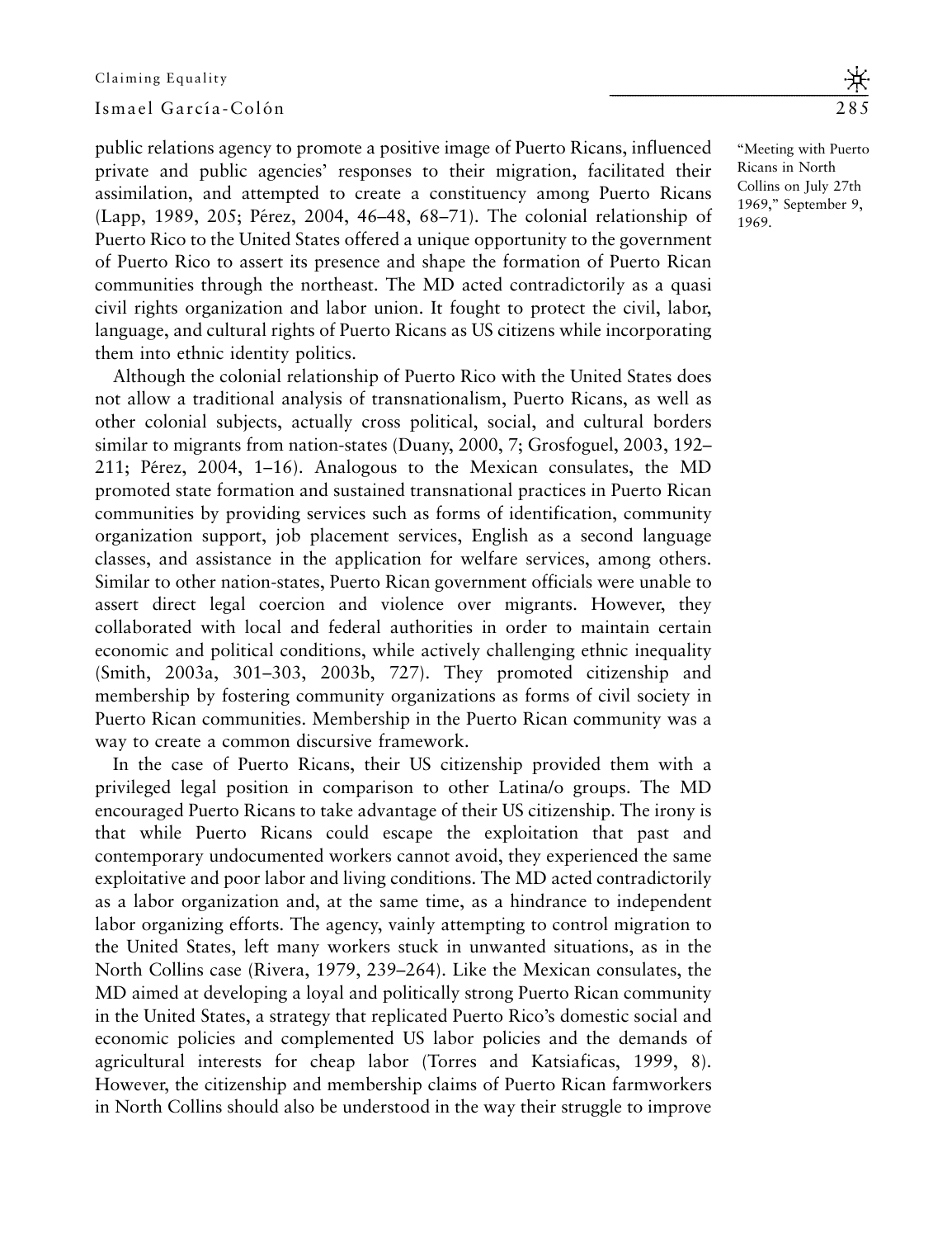286

their working and living conditions shaped the constitution of their ethnicity and their engagement in the political process (Smith, 1999, 198–199).

One important aspect of the North Collins protest is that it shares the same history of tensions and inequality with other past and present Latino populations in rural and urban areas. The negative images of workers, the lack of appropriate housing (overcrowding), exploitation, non-payment of wages, retaliation, violence, threats, dangerous and unsanitary conditions with little access to medical care – these are some of the same problems of presentday farmworkers and day laborers. Rural and small town New York shares many social features ascribed by scholars and commentators to the south. This incident reflects that some sectors of local populations are not willing to accept the visibility of workers from a different ethnic and racial background. The circumstances of protest in North Collins were and are a very common problem confronted by farmworkers and day laborers. Current anti-immigrant incidents in Farmingville, New York, where Mexicans have been beaten or their homes set on fire, show us that the same conditions prevalent in North Collins continue manifesting in other communities throughout the United States (LeDuff, 2000; Gootman, 2003).<sup>66</sup>

Incidents like this one in North Collins help us to understand how negative attitudes of whites against Latina/o workers shape the political economy of farm labor and state policies of agriculture. Lack of assimilation is used as a pretext by ruling groups to devise technologies of control and discipline and to exercise their power against subalterns. The problems in North Collins did not emerge from cultural misunderstandings between residents, authorities, and Puerto Ricans, but from the struggle to impose and maintain certain power relations. Puerto Rican farmworkers demonstrated the weakness of such power relations. The attitudes and actions of local authorities and residents together with those of Puerto Ricans show us that assimilation is not the solution of the problems confronted by Latina/o communities, rather social justice and labor rights are ways to alleviate exploitation. Thus, departing from an anthropological political economy approach I have attempted to establish how power relations, economic conditions, and discourses are linked to processes of state formation (Roseberry, 1996; Smith, 1999).

In western New York, Puerto Rican farmworkers experienced a discursive formation that stigmatized them, but the North Collins fiasco is also an example of how they resisted through protest, and claimed their rights as US citizens. In addition, the government of Puerto Rico through its MD played an important role in mobilizing these workers as well as promoting their insertion into ethnic identity politics and cheap labor. However, their US citizenship and the presence of the MD did not protect them against similar problems experienced by farmworkers, either citizens or undocumented. Their advantage as citizens who could receive food stamps and housing enforced even more those negative images of Puerto Ricans. The unequal exchanges of labor, goods,

66 ''Immigrants Find the Island a Mixed Blessing,'' New York Times, December 27, 1998, pp. A1, 11; "4 Charged in N.Y. Mexican Immigrant Attack,'' New York Times, July 15, 2006.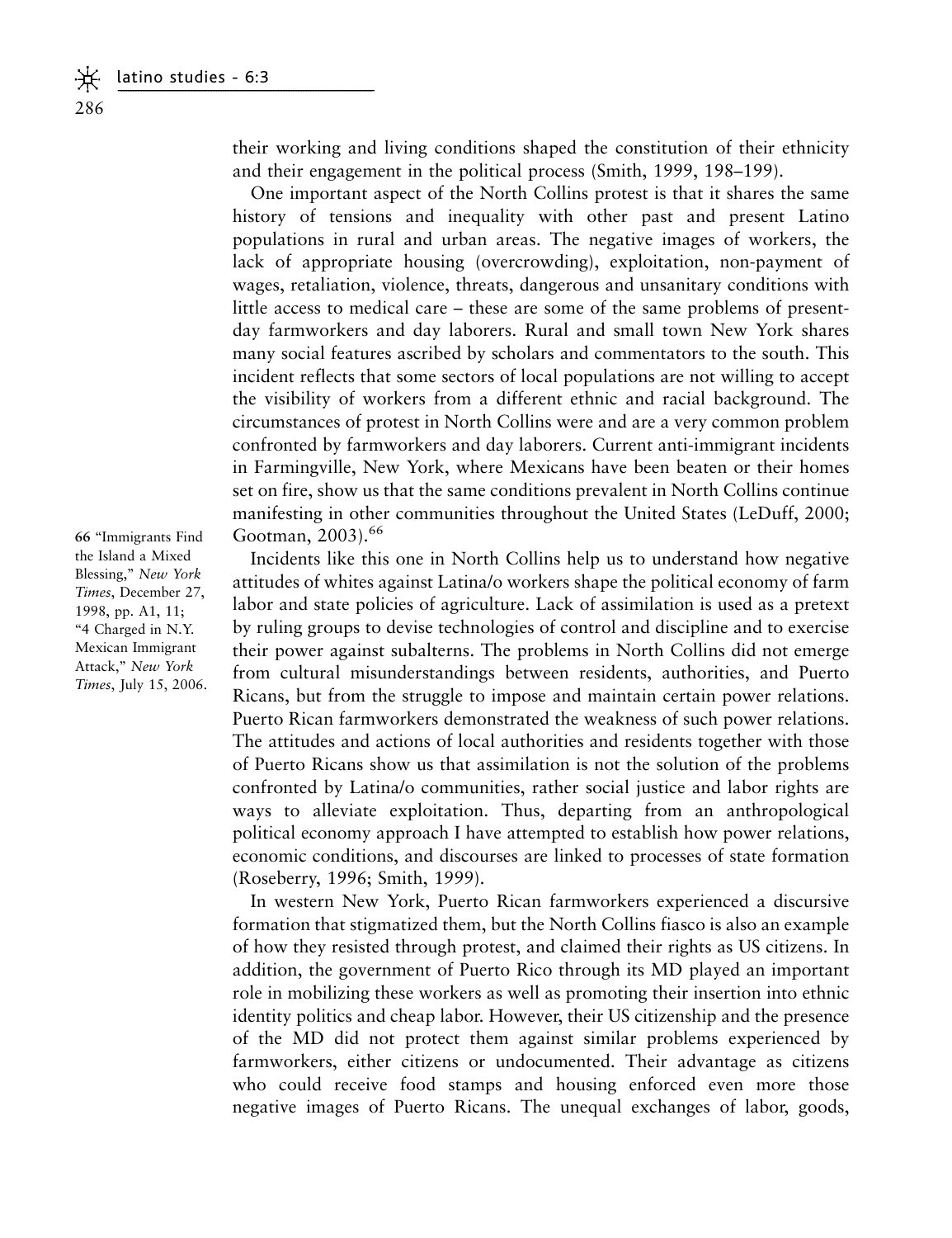and technologies between the US and Puerto Rico and the perceptions of white residents pushed Puerto Ricans to the urban ghettos where they continue being second-class citizens. They could escape and become visible, but what they could not escape was inequality and poverty. These social, economic, and political conditions are still pervasive in Puerto Rican communities. The migration of many thousands of Puerto Rican farmworkers to the US is a rich and important story that deserves to be explored.

# Acknowledgements

I would like to thank the Centro de Estudios Puertorriqueños for its generous support. Thanks also to Ana María Bazán, Jim O'Brien, Margot Olivarria, Margaret Gray, and to the anonymous reviewers for their comments. I want to acknowledge the research support of Andrew Luecke, Guadalupe Martínez, Miguel Santos, Richard Taczkowski, and the Moya family in western New York.

## About the author

Ismael García-Colón is Assistant Professor of Anthropology at the College of Staten Island, CUNY. His academic experiences range from documenting the history of Puerto Ricans and Latinos in New York and New Jersey to interviewing former landless workers in Puerto Rico. His areas of interest are historical and political anthropology, oral history, and anthropological political economy. García-Colón is currently conducting a larger study of the Puerto Rican experience in US farm labor, and writing on land distribution and state formation in Puerto Rico. He has published articles in Latin American Perspectives and CENTRO Journal.

## References

- Benmayor, Rina, Rosa M. Torruellas and Ana L. Juarbe. 1997. Claiming Cultural Citizenship in East Harlem: "Si Esto Puede Ayudar a la Comunidad Mía ...". In Latino Cultural Citizenship: Claiming Identity, Space, and Rights, eds. William V. Flores and Rina Benmayor, 152–209. Boston: Beacon Press.
- Bonilla-Santiago, Gloria. 1986. A Case Study of Puerto Rican Migrant Farmworkers Organizational Effectiveness in New Jersey. Ph.D. dissertation, City University of New York.
- Bowman, Georgianne. 2002. Around North Collins. Charleston, SC: Arcadia.
- Cruz, Jose E. 1998. Identity and Power: Puerto Rican Politics and the Challenge of Ethnicity. Philadelphia: Temple University Press.
- Duany, Jorge. 2000. Nation on the Move: The Construction of Ethnic Identities in the Puerto Rico and the Diaspora. American Ethnologist 27(1): 5–30.
- Grosfoguel, Ramón. 2003. Colonial Subjects: Puerto Ricans in a Global Perspective. Berkeley: University of California Press.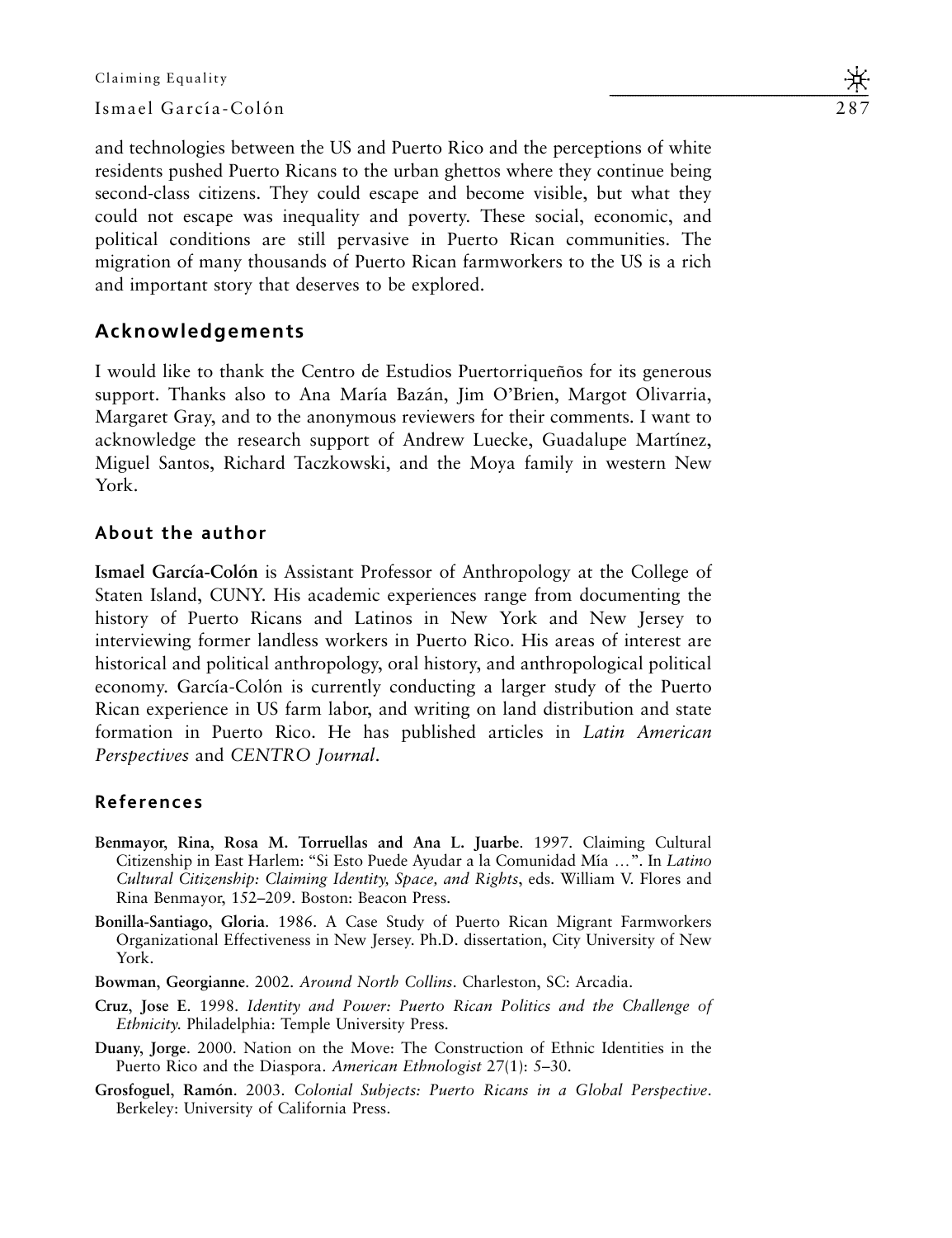- González, Gilbert G.. 1999. Mexican Consuls and Labor Organizing: Imperial Politics in the American Southwest. Austin: University of Texas Press.
- Gootman, Elissa. 2003. 4 Suffolk Teenagers Charged in the Fire at Home of Mexicans. New York Times, August 1, B5.
- Guerin-Gonzales, Camille. 1994. Mexican Workers and American Dreams: Immigration, Repatriation, and California Farm Labor, 1900–1939. New Brunswick, NJ: Rutgers University.
- Haddad, Charles. 1982. Home's Where the Harvest is. Buffalo Courier-Express, September 19, Sunday.
- Lapp, Michael. 1989. Managing Migration: The Migration Division of Puerto Rico and Puerto Ricans in New York City, 1948–1968. Ph.D. dissertation, Johns Hopkins University.
- LeDuff, Charlie. 2000. Immigrant Workers Tell of Being Lured and Beaten. New York Times, September 20, B1, B5.
- Montgomery, Paul. 1966. Puerto Rican Migrants Upset Upstate Town. New York Times, July 17, 1, 60.
- Nelkin, Dorothy. 1970. On the Season: Aspects of Migrant Labor System. Ithaca: New York State School of Industrial and Labor Relations, Cornell University.
- Ngai, Mae M. 2004. Impossible Subjects: Illegal Aliens and the Making of Modern America. Princeton: Princeton University Press.
- Nieves Falcón, Luis. 1975. El emigrante puertorriqueño. Rió Piedras: Editorial Edil.
- Ortiz, Laura L. 1998. Disrupting the Colonial Gaze: A Critical Analysis of the Discourses on Puerto Ricans in the United States. Ph.D. dissertation, CUNY Graduate Center.
- Padilla, Félix. 1987. Puerto Rican Chicago. Notre Dame, Indiana: University of Notre Dame Press.
- Pérez, Gina M. 2004. The Near Northwest Side Story: Migration, Displacement, and Puerto Rican Families. Berkeley and Los Angeles: University of California Press.
- Portes, Alejandro and Rubén G. Rumbaut. 2001. Legacies: The Story of the Immigrant Second Generation. Berkeley: University of California Press.
- Ramos Zayas, Ana Y. 2003. National Performances: The Politics of Class, Race, and Space in Puerto Rican Chicago. Chicago: University of Chicago Press.
- Rivera, Felipe. 1979. The Puerto Rican Farmworker: From Exploitation to Unionization. In Labor Migration under Capitalism: The Puerto Rican Experience, eds. History Task Force, Centro de Estudios Puertorriqueños, 239-264. New York and London: Monthly Review Press.
- Roseberry, William. 1989. Anthropologies and Histories: Essays in Culture, History, and Political Economy. New Brunswick: Rutgers University Press.
- Roseberry, William. 1996. Hegemony, Power, and Languages of Contention. In The Politics of Difference: Ethnic Premises in a World of Power, eds. Edwin N. Wilmsen and Patrick McAllister, 71–84. Chicago and London: The University of Chicago Press.
- Smith, Gavin. 1999. Confronting the Present: Towards a Politically Engaged Anthropology. Oxford and New York: Berg.
- Smith, Robert C. 2003a. Migrant Membership as an Instituted Process: Transnationalization, the State and the Extra-Territorial Conduct of Mexican Politics. International Migration Review 37(2): 297–343.